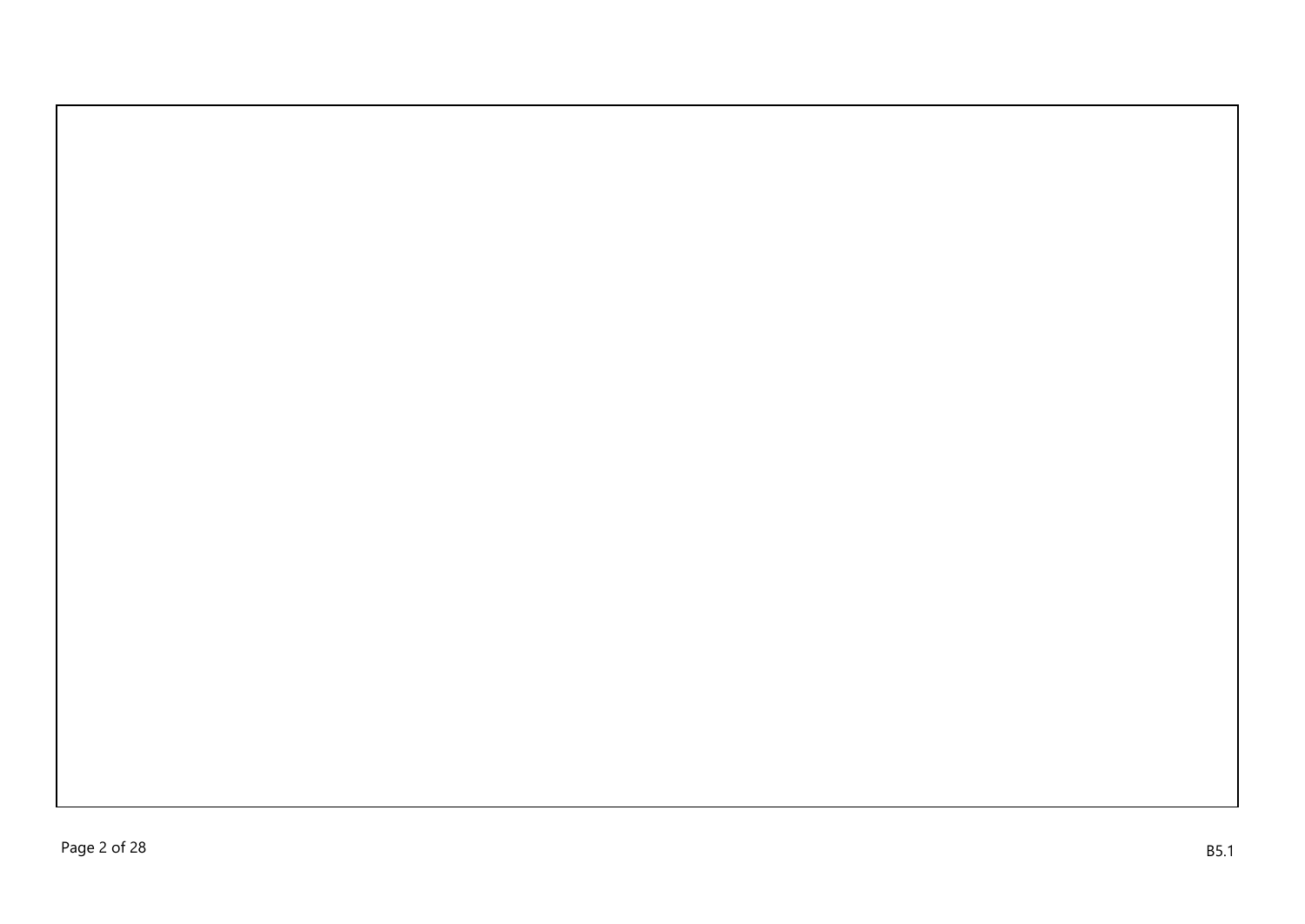| #               | Island              | House Name    | Name                   | Sex | National ID | ، ه ، ره<br>مر: تر          | ىئرىتر                                           |
|-----------------|---------------------|---------------|------------------------|-----|-------------|-----------------------------|--------------------------------------------------|
|                 | HDh. Nolhivaranfaru |               |                        |     |             |                             |                                                  |
| 1               | HDh. Nolhivaranfaru | Aafas         | Shuhan Abdulla Shareef | M   | A225401     | لېزې                        | فشوشهر وره فرالله خوبرو                          |
| $\overline{2}$  | HDh. Nolhivaranfaru | Aakaas Manzil | Hussain Ziyan Mohamed  | M   | A165893     | پە يەر مەيدى <mark>ر</mark> | و در مهر فرمز مر و دره د و<br>پرستور متر فرمز مر |
| 3               | HDh. Nolhivaranfaru | Aavaaz        | Ajwad Shakeel          | M   | A101739     | پر ده م<br>مرغ م            | رەر ئەندى<br>مەھ ھەر                             |
| 4               | HDh. Nolhivaranfaru | Aavaaz        | Ali Ahmed              | M   | A226924     | پر پره<br>  پر پر مح        |                                                  |
| $\overline{5}$  | HDh. Nolhivaranfaru | Aavaaz        | Aminath Adam           | F.  | A226926     | پر چه ه<br>  هر چ           | ړ ده په ده ده ده کر                              |
| $6\overline{6}$ | HDh. Nolhivaranfaru | Aavaaz        | Naziya Ali             | F.  | A226942     | پر چه ه<br>  هر چ           | شي شهر شيم ديگر به مقر<br>مشيخ مشهور مشيخ        |
| $\overline{7}$  | HDh. Nolhivaranfaru | Aavaaz        | Hussain Afeef          | M   | A226959     | پر چه ه<br>  هر چ           |                                                  |
| 8               | HDh. Nolhivaranfaru | Aavaaz        | Nasiha Ali             | F.  | A226960     | پر پره<br>مرغ               | ير<br>سربان مار                                  |
| 9               | HDh. Nolhivaranfaru | Aaveli        | Ali Aboobakuru         | M   | A226197     | الجرةعر                     | 777777770                                        |
| 10              | HDh. Nolhivaranfaru | Aaveli        | Junaid Ali             | M   | A226267     | الحرة محر                   |                                                  |
| 11              | HDh. Nolhivaranfaru | Aaveli        | Ubaid Ali              | M   | A229507     | اړځ مر                      | ويمدنر وكم                                       |
| 12              | HDh. Nolhivaranfaru | Aaveli        | Shuaidh Ali            | M   | A407155     | پژء مو                      | شممه قرم                                         |
| 13              | HDh. Nolhivaranfaru | Aazaadhu      | Thohira Ahmed          | F.  | A225241     | پر پیچ تعر                  |                                                  |
| 14              | HDh. Nolhivaranfaru | Aazaadhu      | Shaira Ahmed           | F.  | A225243     | پر پر حر<br>  هر ښم         | شگهرنگ در در در<br>شگهرنگ در در در<br>زرد در ج   |
| 15              | HDh. Nolhivaranfaru | Aazaadhu      | Khadheeja Moosa        | F.  | A225851     | پر پر حر<br>  هر ښم         |                                                  |
| 16              | HDh. Nolhivaranfaru | Aazaadhu      | Mohamed Riza           | M   | A229506     | پر پر<br>  پر سی تعر        | ورەرو برگ                                        |
| 17              | HDh. Nolhivaranfaru | Alamaage      | Mohamed Afrah          | M   | A075884     | پر پر پر                    | כנסני נסיבי                                      |
| 18              | HDh. Nolhivaranfaru | Alamaage      | Hawwa Mohamed          | F.  | A144428     | پر پر پر                    | ره وره دو                                        |
| 19              | HDh. Nolhivaranfaru | Alaska        | Yahya Ibrahim          | M   | A041370     | ەبەئە                       | תמת תפתיב                                        |
| 20              | HDh. Nolhivaranfaru | Alaska        | Ibrahim Shahid         | M   | A143894     | لەبۇسىد                     | وە ئۆر ئۇرۇ                                      |
| 21              | HDh. Nolhivaranfaru | Alaska        | Fathimath Shahidha     | F.  | A150394     | لمرمثة شرش                  | وٌ وحرة سُدَّرِ مَّدْ                            |
| 22              | HDh. Nolhivaranfaru | Alaska        | Mareena Hussain        | F.  | A226983     | لەنزىسى                     | ۇيرىتر برگىرىتر                                  |
| 23              | HDh. Nolhivaranfaru | Alaska        | Mariyam Simla          | F.  | A227007     | ەبەرەپچ                     | أوسره سوقر                                       |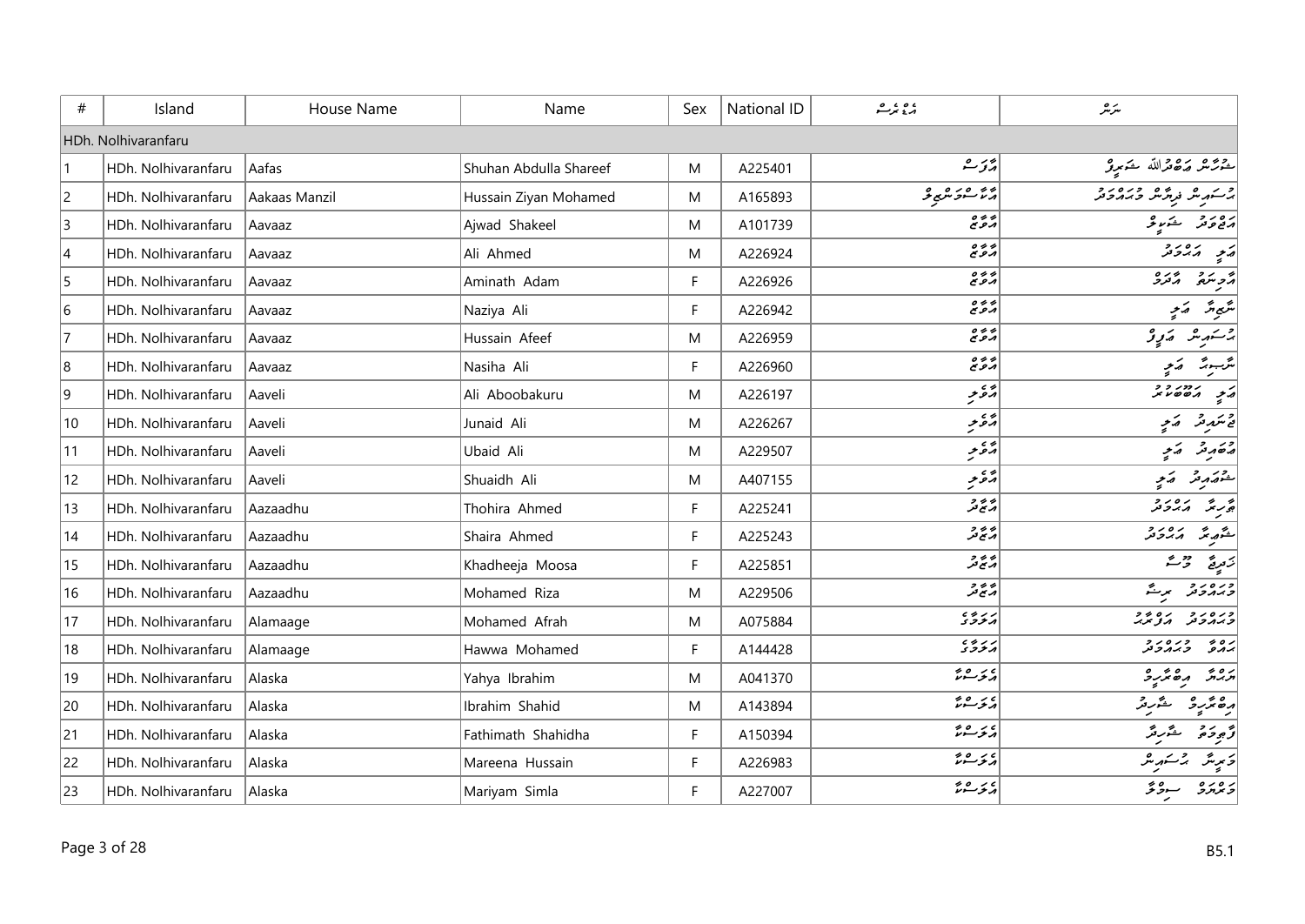| 24 | HDh. Nolhivaranfaru | Alaska       | Shirumeena Yahya           | F         | A227011 | ەبەرەپچ                         | شوند <i>و په مرد و</i>                                                  |
|----|---------------------|--------------|----------------------------|-----------|---------|---------------------------------|-------------------------------------------------------------------------|
| 25 | HDh. Nolhivaranfaru | Alimasge     | Mohamed Nizam              | ${\sf M}$ | A078263 | ە ئەرىخ سىرى                    | ورەرو سەۋ                                                               |
| 26 | HDh. Nolhivaranfaru | Alimasge     | Fareeda Ibrahim            | F         | A078936 | لأعرفه سفو                      | وَسِنَدَ رِهِ مَرْرِدْ                                                  |
| 27 | HDh. Nolhivaranfaru | Alimasge     | Ameena Mohamed             | F         | A267019 | ە ئەرىخ سىرى                    | 7,017 500                                                               |
| 28 | HDh. Nolhivaranfaru | Annaaruge    | Sharafiyya Abdul Raheem    | F         | A132915 | ر ۵ پر د ،<br>مرس پر پر         | ב מקרות נפטנות ב                                                        |
| 29 | HDh. Nolhivaranfaru | Annaaruge    | Sidhumeena Abdul Raheem    | F         | A321289 | ر ۵ پر د ۷<br>مرس مربوبر        | הפרט הפרסת ס                                                            |
| 30 | HDh. Nolhivaranfaru | Annaaruge    | Ali Waheed                 | M         | A321290 | ر ه پژو ،<br>مرس پژيو <u>.</u>  | أقدمي التحرير فكر                                                       |
| 31 | HDh. Nolhivaranfaru | Annaaruge    | Fathimath Gasim            | F         | A332828 | ر ۵ پر د ،<br>مرس پر پر         | وَجوحَةٍ وَّسِرْ                                                        |
| 32 | HDh. Nolhivaranfaru | Annaaruge    | Aminath Abdul Raheem       | F         | A347391 | ر ۵ پر د ،<br>مرس پر پر         | ת נד נסרסנים<br>תקייטת השנתיתו                                          |
| 33 | HDh. Nolhivaranfaru | Aris         | Mohamed Yoosuf             | ${\sf M}$ | A103312 | رئىرىقە                         | כנים גם בפי<br>כג'ו <i>ני</i> כינ, וצעייני                              |
| 34 | HDh. Nolhivaranfaru | Aris         | Ahmed Yoosuf               | M         | A159847 | رئىرىشە                         | גם ג' מ' כם<br>ג'ג' כנק ה' ת' -- ק'                                     |
| 35 | HDh. Nolhivaranfaru | Aris         | Shareefa Ali               | F         | A266811 | وسمرت                           | شەمرۇ<br>ەتىر                                                           |
| 36 | HDh. Nolhivaranfaru | Aris         | Khadheeja Yoosuf           | F         | A266817 | رئىرىشە                         | دو ده<br>در سو<br>ئر توريخ<br>مربع                                      |
| 37 | HDh. Nolhivaranfaru | Aris         | Hassan Yoosuf              | ${\sf M}$ | A266818 | رئىرىشە                         | بر کے میٹر جو حوالا                                                     |
| 38 | HDh. Nolhivaranfaru | Aroma        | Abdul Hakeem Moosa         | M         | A082612 | ې ده د.<br>د ترن                | נפיני פי מיירי בי                                                       |
| 39 | HDh. Nolhivaranfaru | Aroma        | Mohamed Abdul Hakeem       | M         | A266803 | ی می بر<br>پر <sub>محر</sub> بر | כנסני נסיפרנים                                                          |
| 40 | HDh. Nolhivaranfaru | Aroma        | Aminath Nifleena           | F         | A398111 | ی می بر<br>پر <sub>محر</sub> بر | ړې سره په سرو په پر                                                     |
| 41 | HDh. Nolhivaranfaru | Arutha       | Mohamed Fayaz Abdul Rahman | M         | A069735 | ەر بەر                          | ور ہ ر و ۔ ر پ ہ ۔ ر ہ وہ ر ہ پ ہ<br>ح بر پر حر تر تر شہ پر صر پر بر حس |
| 42 | HDh. Nolhivaranfaru | Arutha       | Zahida Abdul Raheem        | F         | A227576 | بر در                           | ى بەش ھەممە مەرج                                                        |
| 43 | HDh. Nolhivaranfaru | Arutha       | Ahmed Fauzan Fayaz         | M         | A268992 | بر در                           | ره رو بروه و بره و.<br>پرپروتر توپری تر توپر ب                          |
| 44 | HDh. Nolhivaranfaru | Asaree Villa | Fathmath Mohamed           | F         | A097132 | رسسمبرعرمو                      | أوجود وره دو                                                            |
| 45 | HDh. Nolhivaranfaru | Asaree Villa | Mohamed Gasim              | M         | A321259 | ە سەمبەء ق                      | ورەرو گەسۇ                                                              |
| 46 | HDh. Nolhivaranfaru | Asia         | Mohamed Ashraf             | ${\sf M}$ | A156090 | ي<br>مر شەمر                    | ورەرو كەشىرو                                                            |
| 47 | HDh. Nolhivaranfaru | Asia         | Hussain Ashraf             | ${\sf M}$ | A268993 | یں شودگر<br>م                   | چرىسى كەن بەرە                                                          |
| 48 | HDh. Nolhivaranfaru | Asrafeege    | Mariyam Ibrahim            | F         | A224925 | <br> در حو برېږي                | ر ه ر ه<br><del>و</del> بوبرو<br>برە ئۆرۈ                               |
| 49 | HDh. Nolhivaranfaru | Asseyri      | Fathimath Shafga           | F         | A228143 | بره منځمبر                      | د پره پره چ                                                             |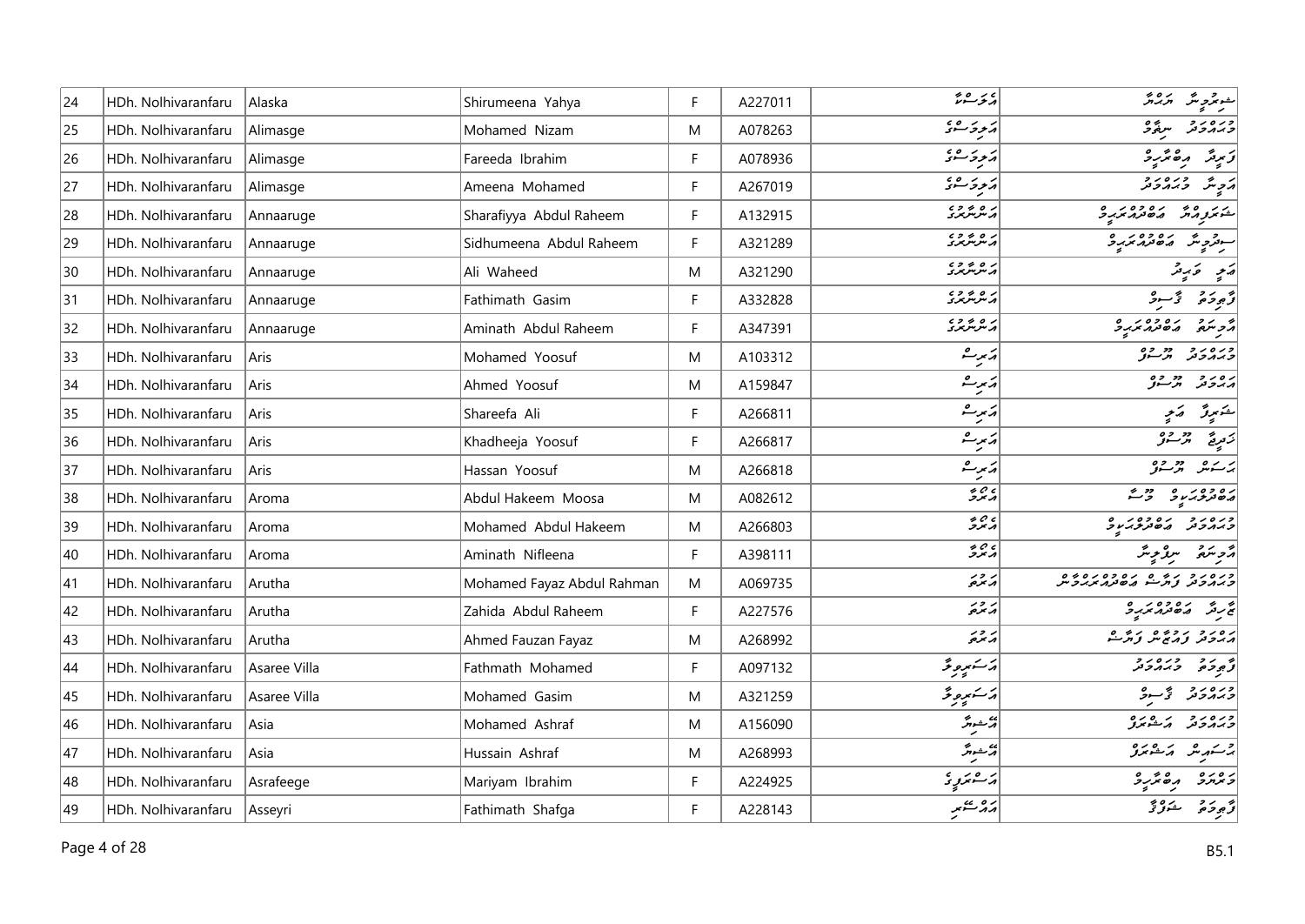| 50 | HDh. Nolhivaranfaru | Asseyri                 | Ibrahim Lahfaan         | M         | A228146 | لره يهمر                       | رەپرىرە بەر <i>ەپە</i>                        |
|----|---------------------|-------------------------|-------------------------|-----------|---------|--------------------------------|-----------------------------------------------|
| 51 | HDh. Nolhivaranfaru | Asseyri                 | Mohamed Ibrahim         | M         | A333313 | برە يىمر                       |                                               |
| 52 | HDh. Nolhivaranfaru | Athamaage               | Ahmed Easa              | M         | A050272 | ر ر د ء<br>مره <del>ر</del> ر  | ړه د په پ                                     |
| 53 | HDh. Nolhivaranfaru | Athamaage               | Thahmeena Ahmed         | F         | A148612 | ر ر د »<br>پره <del>و</del> و  | پروژبر<br>لىر قريبتر                          |
| 54 | HDh. Nolhivaranfaru | Athamaage               | Faheema Ismail          | F         | A155472 | ر ر د »<br>د ه د د             | دَرٍدَ پرےدَ پِرو                             |
| 55 | HDh. Nolhivaranfaru | Athamaage               | Mausooma Ahmed          | F         | A162090 | ر ر د »<br>پره د د             | ر و دوم دره دره<br>درسبور اړرونو              |
| 56 | HDh. Nolhivaranfaru | Athamaage               | Ibrahim Areesh          | M         | A321255 | ر ر د »<br>پره <del>و</del> و  | رەترىر ھىر                                    |
| 57 | HDh. Nolhivaranfaru | Athirimatheege          | Abdul Hakeem Aboobakuru | M         | A132269 | ړ <sub>مو</sub> مر د مو د      | גם כם גם גדרג כב<br>גם <i>נקרג ע</i> ד הססטיק |
| 58 | HDh. Nolhivaranfaru | Athirimatheege          | Arifa Hassan            | F         | A266923 | أروبرووي                       | م برق برکنگر                                  |
| 59 | HDh. Nolhivaranfaru | Athirimatheege          | Aminath Rasheedha       | F         | A267092 | ر<br>مومرىدى                   | أأدو مكرة المتمركة وكر                        |
| 60 | HDh. Nolhivaranfaru | Athirimatheege          | Saadhuna Abdhul Hakeem  | F         | A267115 | ړ <sub>نمو مرخه مو</sub> د     |                                               |
| 61 | HDh. Nolhivaranfaru | Athirimatheege          | Sahumeela Abdul Hakeem  | F         | A372092 | ړ <sub>نمو مرچ مو</sub> ځ      | ر د د په دور ده د                             |
| 62 | HDh. Nolhivaranfaru | Baani                   | Ali Ibrahim             | M         | A162854 | ځ سر<br>خ                      | أرمو أرەمۇر د                                 |
| 63 | HDh. Nolhivaranfaru | Baani                   | Yoosuf Ali              | M         | A228092 | ة<br>مەسر                      | درج ديم<br>الرسوفو ديمو                       |
| 64 | HDh. Nolhivaranfaru | Baani                   | Sakeena Yoosuf          | F         | A321273 | ځ سر                           | سەر پىتىر<br>دد و ه<br>در سور                 |
| 65 | HDh. Nolhivaranfaru | Baani                   | Mariyam Ali             | F         | A321486 | ة <sub>مبر</sub>               | ويروره كمي                                    |
| 66 | HDh. Nolhivaranfaru | Bageechaage             | Samiyya Mohamed         | F         | A224930 | ر<br>صی گوی                    | ה כל כממכת                                    |
| 67 | HDh. Nolhivaranfaru | Bageechaage             | Nooh Moosa              | M         | A226722 | ر<br>ئەس ئە                    | دده دو م                                      |
| 68 | HDh. Nolhivaranfaru | Bageechaage             | Zoona Nooh              | F         | A229339 | ر<br>ئەس ئەھمى                 | دد پر دده<br>بح شر                            |
| 69 | HDh. Nolhivaranfaru | <b>Bahaaree Fathis</b>  | Ahmed Mauroof           | M         | A352765 | ە ئەبىر ئەمرىشە                | ىر 2 مەر<br>مەندى تىر<br>ر و دوه<br>تر پر تر  |
| 70 | HDh. Nolhivaranfaru | Basheeree Manzil        | Jaufar Moosa            | M         | A037348 | ا ھَ شوہردَ مثنی فر            | و در د در د                                   |
| 71 | HDh. Nolhivaranfaru | <b>Basheeree Manzil</b> | Baseera Jaufar          | F         | A132079 | ە ئەبرۇش <sub>ك</sub> و        | ەسىر ئەدىر                                    |
| 72 | HDh. Nolhivaranfaru | Basheeree Manzil        | Hussain Niushad         | ${\sf M}$ | A224982 | ەھبەر ئەمبرى                   | 2 كىرىگە سىرگىشكەر                            |
| 73 | HDh. Nolhivaranfaru | Basheeree Manzil        | Khadeeja Hassan         | F         | A226477 | صَنْدِ مِرِ بَرَ مَرْبِحِ قَرْ | أرَسٍ فَاسْتَمَسَ                             |
| 74 | HDh. Nolhivaranfaru | <b>Blue Rest</b>        | Mohamed Hassan          | ${\sf M}$ | A226406 | ە دە يەرە<br>ھۆسرىسى           | ورەرو پرىكە                                   |
| 75 | HDh. Nolhivaranfaru | <b>Blue Rest</b>        | Khadeeja Aboobakuru     | F         | A226410 | ە دە يەرە<br>ھىرىرىسى          | בעבר המסטיב                                   |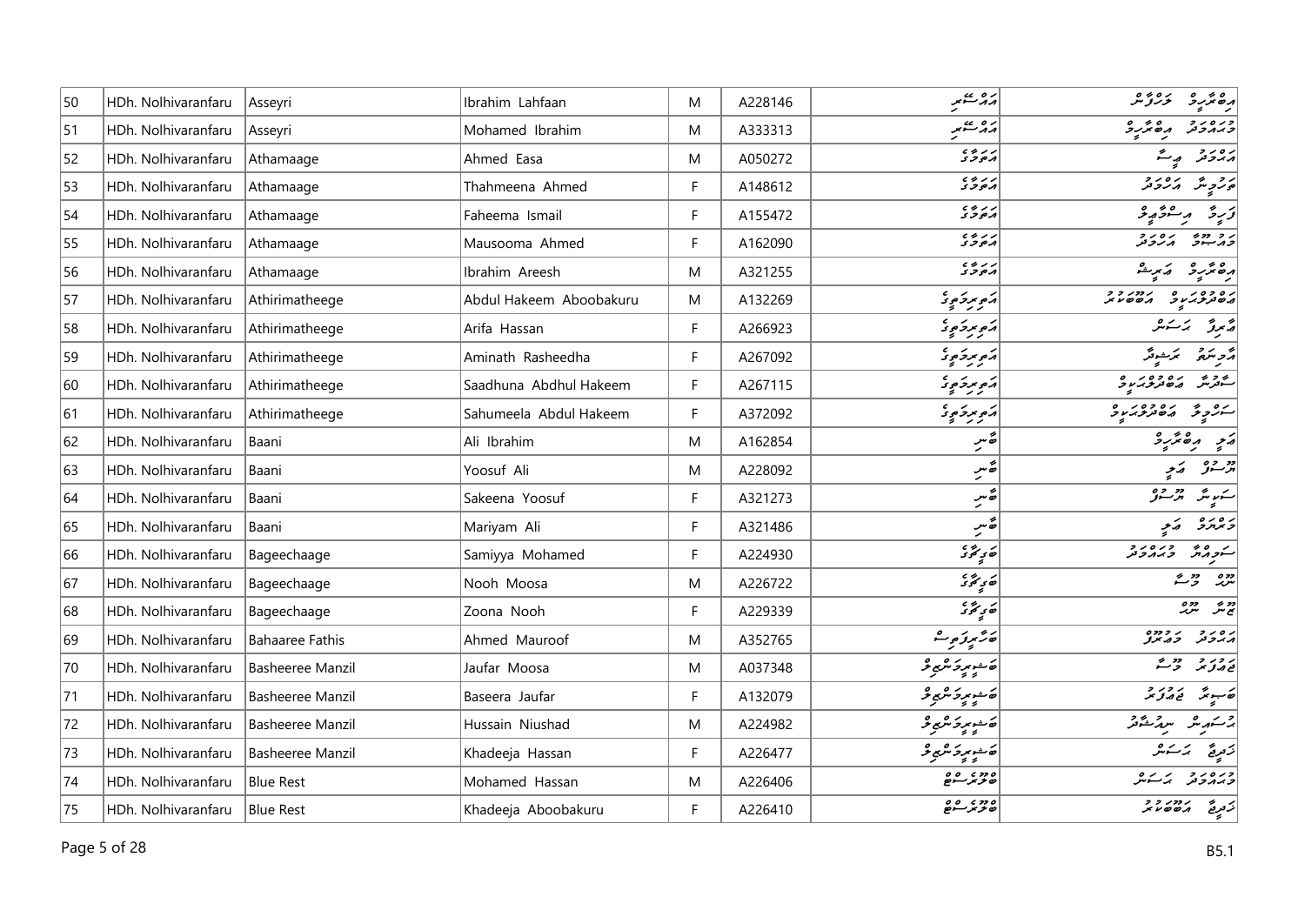| 76           | HDh. Nolhivaranfaru | Blue Rest     | Zuhudha Mohamed      | F         | A226414 | ە دە يەر دە<br>ھۈبرىسوغ                                                      | و و دره رو<br>بح <sup>ر</sup> نگر برندگر          |
|--------------|---------------------|---------------|----------------------|-----------|---------|------------------------------------------------------------------------------|---------------------------------------------------|
| 77           | HDh. Nolhivaranfaru | Boashimaage   | Aminath Nasha        | F         | A228153 | ہ رو ء<br>ھىرو ي                                                             | أأروسكم سكرك                                      |
| 78           | HDh. Nolhivaranfaru | Cathy Rose    | Dawood Hassan        | M         | A226180 |                                                                              | ەددو برسەر                                        |
| 79           | HDh. Nolhivaranfaru | Cathy Rose    | Aishath Adam         | F         | A226184 | ې موسمبي<br>موسمبي                                                           | پور ہ<br>مرکز<br>و مرکز در<br>مرکز شوی            |
| 80           | HDh. Nolhivaranfaru | Cathy Rose    | Ahmed Nadheem        | ${\sf M}$ | A226200 |                                                                              | أرەر بە سكىرد                                     |
| 81           | HDh. Nolhivaranfaru | Cathy Rose    | Mohamed Rasheed      | M         | A226202 | لأحوجرج                                                                      | ورەرو كەنبەتە                                     |
| 82           | HDh. Nolhivaranfaru | Cathy Rose    | Aminath Dawood       | F         | A226208 | ې هې ده<br>ما موسمبي                                                         | و در در دور<br>مرکز ترمد                          |
| 83           | HDh. Nolhivaranfaru | Cathy Rose    | Hawwa Rishana        | F         | A228212 |                                                                              | رەپ برىشىر<br>بەرە برىشىر                         |
| 84           | HDh. Nolhivaranfaru | Cathy Rose    | Ali Rasheed          | ${\sf M}$ | A228216 |                                                                              | أوكمني المخرجون                                   |
| 85           | HDh. Nolhivaranfaru | Chaandhaneege | Aminath Areesha      | F         | A220741 | كۇستىرس <sub>ى</sub> رى                                                      | أأترجم أتأميث                                     |
| 86           | HDh. Nolhivaranfaru | Chaandhaneege | Mohamed Mu umin      | M         | A225069 | ڭرىس <i>قرىب</i> رىگە                                                        | כנסנכ כבבית                                       |
| 87           | HDh. Nolhivaranfaru | Cheris        | Aminath Ali          | F         | A225606 | كجومرث                                                                       | ومحر ينتم وأمرم                                   |
| 88           | HDh. Nolhivaranfaru | Cheris        | Aishath Hasna        | F         | A229387 | كجوموث                                                                       | ۇرىشۇ ئەس ئە                                      |
| 89           | HDh. Nolhivaranfaru | Cute          | Jaufar Hussain       | M         | A154816 | $\overset{o}{\mathcal{E}}\overset{o}{\mathcal{A}}\overset{\nu}{\mathcal{L}}$ | ر ور د محر شهر مثر                                |
| $ 90\rangle$ | HDh. Nolhivaranfaru | Dheenaaru     | Hassan Thaufeeg      | M         | A010316 | ورىتزىز                                                                      | بر شهر محمد و چ                                   |
| 91           | HDh. Nolhivaranfaru | Dheenaaru     | Nuha Hassan Thaufeeg | F         | A225279 | <sub>موس</sub> ترىز<br>ئىر                                                   | وو بر كەش كەر دېگە<br>سرگە بر كەش كۈم توڭ         |
| 92           | HDh. Nolhivaranfaru | Dheenaaru     | Suha Hassan Thaufeeq | F         | A229367 | ویہ متر پر                                                                   | لەيز بەسكىرە ئەدەپ                                |
| 93           | HDh. Nolhivaranfaru | Dheydharuge   | Aminath Azuma        | F         | A128111 | ے پر ح پ<br>قرقر پور                                                         | ה ביתים הזב                                       |
| 94           | HDh. Nolhivaranfaru | Dheydharuge   | Fathimath Zeena      | F         | A267078 | ہے پر ح پے<br>قرقر <i>بو</i> پی                                              | قەددە بېتر                                        |
| 95           | HDh. Nolhivaranfaru | Dheydharuge   | Nuhaa Abdul Raheem   | F         | A353229 | ے پر و پ<br>توتوبوی                                                          | 220202022                                         |
| 96           | HDh. Nolhivaranfaru | Dhilaasaage   | Adam Ali             | M         | A225308 | مرگز گے ج                                                                    | أزندو أيامي                                       |
| 97           | HDh. Nolhivaranfaru | Dhilaasaage   | Siyama Adam          | F         | A225314 | مرتزستر                                                                      | پور ہ<br>پرترو<br>سودگر                           |
| 98           | HDh. Nolhivaranfaru | Dhilaasaage   | Zuhaira Adam         | F         | A225318 | مرتژسته ژ                                                                    | تحركته مجمدة أكراره                               |
| 99           | HDh. Nolhivaranfaru | Dhilaasaage   | Aishath Samiya       | F         | A225322 | ەرگەشىمى                                                                     | أقهر مشورة                                        |
| 100          | HDh. Nolhivaranfaru | Dhilaasaage   | Mohamed Jamsheed     | M         | A225324 | درگر گرم                                                                     | وره رو ده ده.<br>د <i>پرو</i> تر نح <b>ر شوتر</b> |
| 101          | HDh. Nolhivaranfaru | Dhilaasaage   | Mariyam Zaheera      | F         | A225328 | ىر ئۇستىر                                                                    | دەرە ئەرىگە                                       |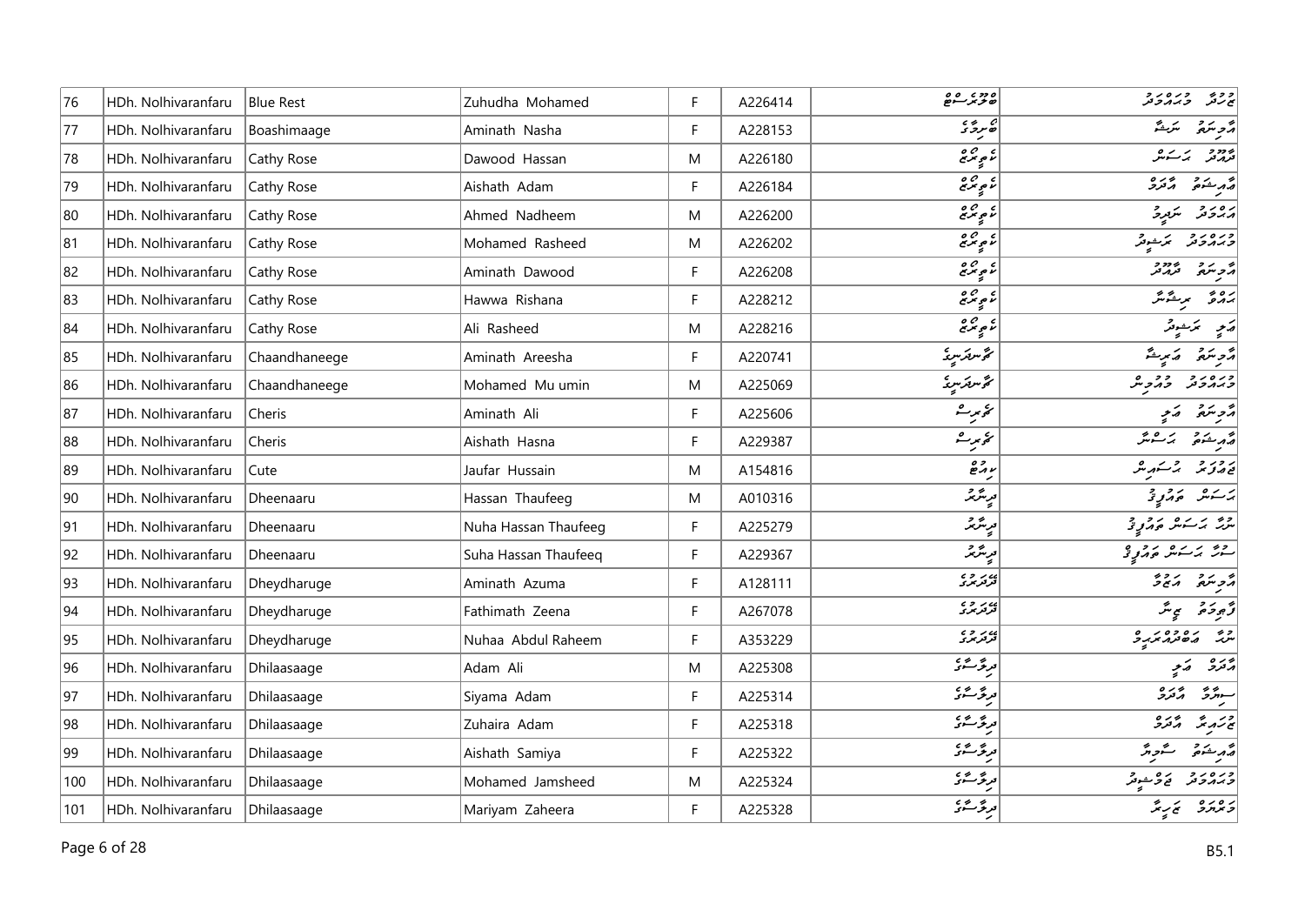| 102 | HDh. Nolhivaranfaru | Dhilshaadhu   | Hassan Rasheed         | M           | A144826 | ىر ئۇ شەڭر                     |                                                                    |
|-----|---------------------|---------------|------------------------|-------------|---------|--------------------------------|--------------------------------------------------------------------|
| 103 | HDh. Nolhivaranfaru | Dhilshaadhu   | Yumna Hassan Rasheed   | F           | A225186 | ىر ئۇ شەتر                     | ىر سىش - ئىرشوش<br>- ئىر سىش - ئىرشوش<br>- ژوئى - ئىر سىش - ئىرشوش |
| 104 | HDh. Nolhivaranfaru | Dhilshaadhu   | Fathimath Habeeba      | F           | A225722 | مروك شكر                       |                                                                    |
| 105 | HDh. Nolhivaranfaru | Dhilshaadhu   | Rafiath Hassan Rasheed | F           | A229505 | ىرتۇشگەتر                      | مگروه و بر کشور مگر شوند                                           |
| 106 | HDh. Nolhivaranfaru | Dhunfini      | Wafiyya Umar           | $\mathsf F$ | A112996 | قرین میں<br> -                 | $512 - 501$                                                        |
| 107 | HDh. Nolhivaranfaru | Dhunthari     | Ali Adam               | M           | A079391 | أقرىثرىمر                      | أوسمح أوره                                                         |
| 108 | HDh. Nolhivaranfaru | Dhunthari     | Maryam Hana            | F           | A228099 | و ه پر                         | رەرە ئەر                                                           |
| 109 | HDh. Nolhivaranfaru | Dhunthari     | Aishath Sana           | F           | A321530 | أقرىثرىمر                      | قەرشىق سەنتر                                                       |
| 110 | HDh. Nolhivaranfaru | Diamond Villa | Ahmed Moosa            | M           | A267150 | ، ئەر ئەنگە ئورگە              | رەر دەر                                                            |
| 111 | HDh. Nolhivaranfaru | Diamond Villa | Nishaamaa Ahmed        | $\mathsf F$ | A267158 | ئەر ئەمرى <i>گە بو</i> گە      | سرشگرگر<br>ەرەر                                                    |
| 112 | HDh. Nolhivaranfaru | Diamond Villa | Hushama Ahmed          | F           | A398467 | ، ئەر ئەنگە ئورگە              | ر شەپ<br>پرور و                                                    |
| 113 | HDh. Nolhivaranfaru | Dream World   | Sofiyya Umar           | $\mathsf F$ | A226457 |                                | 7772201                                                            |
| 114 | HDh. Nolhivaranfaru | Dream World   | Gamarunnisa Umar       | F           | A226458 | ه پروژبو                       | بر د ده مرت<br>د د بروه مرت<br>و ر و<br>در د بر                    |
| 115 | HDh. Nolhivaranfaru | Dream World   | Saheema Umar           | $\mathsf F$ | A226459 | ه پروونو                       | سەرچە ھەمە                                                         |
| 116 | HDh. Nolhivaranfaru | Dream World   | Ahmed Nazim            | M           | A226461 | ه په ده وه وه<br>د مړيز لومونه | رەر ئەھمىدە                                                        |
| 117 | HDh. Nolhivaranfaru | Falak         | Hussain Rasheed        | M           | A155649 | ۇ ئە                           | رحم المراكب المركب وكر                                             |
| 118 | HDh. Nolhivaranfaru | Falak         | Mariyam Fazna          | F           | A227019 | ۇ ئە                           | دەرە زەر                                                           |
| 119 | HDh. Nolhivaranfaru | Faridhooge    | Waheeda Ali            | F           | A141066 | ر دور<br>تو موترو              | ەر قەرىمىيە                                                        |
| 120 | HDh. Nolhivaranfaru | Faridhooge    | Ali Ahmed              | M           | A158709 | تر بردد ؟<br>تر بر تر د        | ړې پره رو                                                          |
| 121 | HDh. Nolhivaranfaru | Faridhooge    | Aminath Ali            | F           | A266973 | تر بردد ؟<br>تر برنرد          | أأدينهم أأأد                                                       |
| 122 | HDh. Nolhivaranfaru | Farumaa       | Ali Ahmed              | M           | A156014 | ترىرى                          | ړې د ده د                                                          |
| 123 | HDh. Nolhivaranfaru | Farumaa       | Mariyam Saleemath      | $\mathsf F$ | A267064 | ر و د                          | ر ه ر ه<br><del>و</del> بربرو<br>سكورة                             |
| 124 | HDh. Nolhivaranfaru | Fathagumaage  | Yoonus Usman           | M           | A054411 | ر ر د د »<br>تو بو بر بر       | و ه و و ه<br>پر څو څر س<br>ود د ه                                  |
| 125 | HDh. Nolhivaranfaru | Fathagumaage  | Moomina Usman          | F           | A056704 | ر ر د د ،<br>تو بو بر بر       | وروبيش ووومي                                                       |
| 126 | HDh. Nolhivaranfaru | Fathagumaage  | Ahmed Abdulla          | M           | A228073 | ر ر د د »<br>زه د ژ ژ          | ىر 2 مەر<br>مەركى قىر<br>وكافقه الله                               |
| 127 | HDh. Nolhivaranfaru | Fathagumaage  | Fathmath Abdulla       | F           | A228077 | ر ر د د »<br>زه د ژ ژ          | قرج حرص والله                                                      |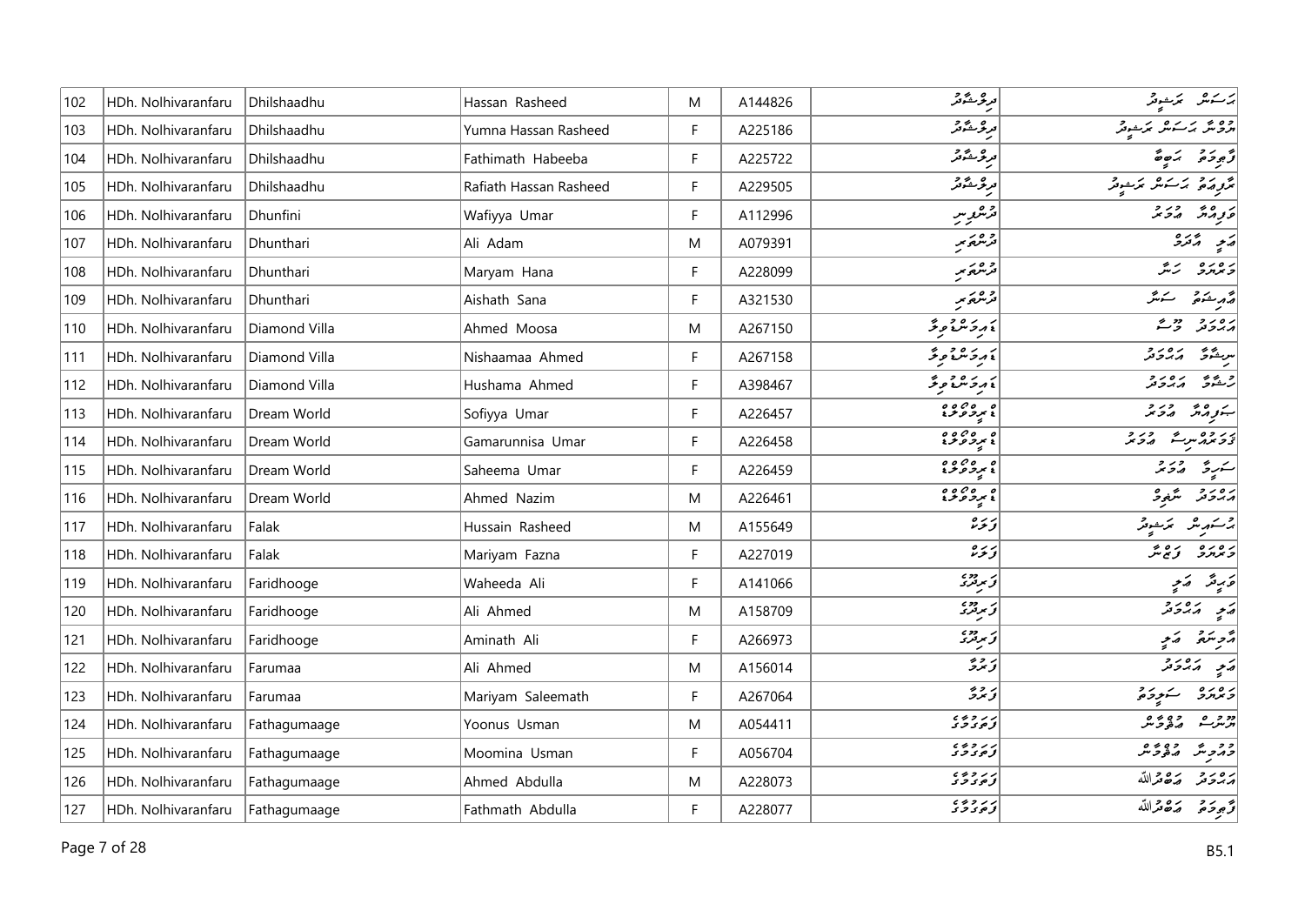| 128 | HDh. Nolhivaranfaru | Fathagumaage      | Fathmath Umar          | F  | A321248 | ر ر د د »<br>زه د ر د                                  | ەرىر<br>ا تو بر در<br>ا                                                                                                                                                                                                         |
|-----|---------------------|-------------------|------------------------|----|---------|--------------------------------------------------------|---------------------------------------------------------------------------------------------------------------------------------------------------------------------------------------------------------------------------------|
| 129 | HDh. Nolhivaranfaru | Fathagumaage      | Aminath Abdulla        | F. | A321250 | ر ر د د ،<br><b>ت</b> رمی <del>ر</del> ت               | برە قراللە<br>أرمز                                                                                                                                                                                                              |
| 130 | HDh. Nolhivaranfaru | Fathagumaage      | Abdulla Usman          | M  | A321405 | ر ر د د ،<br>تر بر د بر                                | ەھىراللە<br>چە ئە ئەر                                                                                                                                                                                                           |
| 131 | HDh. Nolhivaranfaru | Fenfiyaazu Aage   | Ali Rasheed            | M  | A079673 | ، ه په دوره<br><mark>ز</mark> سر <sub>و م</sub> ربره د | أركمني المتر المستوفر                                                                                                                                                                                                           |
| 132 | HDh. Nolhivaranfaru | Fenfiyaazu Aage   | Khadheeja Yoosuf       | F  | A321445 | ، ه په دوره<br>د سر <sub>و</sub> رځ ر <sub>ک</sub>     | ئر توريخ<br>ت<br>دد حره<br>مرسسو                                                                                                                                                                                                |
| 133 | HDh. Nolhivaranfaru | Fenfiyaazu Aage   | Fauziyya Mohamed       | F  | A321449 | ې ه په پرورۍ<br>نرمندنه پرور                           | ر د ماره د<br>و ر ه ر د<br>تر بر پر تر                                                                                                                                                                                          |
| 134 | HDh. Nolhivaranfaru | Feyrumaage        | Hussain Adam           | M  | A225075 | ده و و د<br>تو برو د                                   | جر مسکور شہر محمد کر کھیے تھا کہ ان کے محمد کر کھیے جو ان کے محمد کے محمد کے محمد کے محمد کے محمد کے محمد کے ا<br>محمد محمد ان کے محمد ان کا کام کرنے کے محمد کرنے کے محمد کرنے کے باہر محمد کے محمد کے محمد کے محمد کے محمد کر |
| 135 | HDh. Nolhivaranfaru | Fithuroanuge      | Shafiath Ali           | F  | A160106 | و ۾ و ۽<br>پوهوسر                                      | شرورة وكمي                                                                                                                                                                                                                      |
| 136 | HDh. Nolhivaranfaru | Fiyaathoshige     | Adam Gasim             | M  | A158317 | و پژ <sub>ه</sub> رسری                                 | ورو ويجانبو                                                                                                                                                                                                                     |
| 137 | HDh. Nolhivaranfaru | Fiyaathoshige     | Haleema Hassan         | F  | A225268 | و پر پر ۽<br>پر مربوبر                                 | پر پیچهٔ<br> <br>برسەيىتىر                                                                                                                                                                                                      |
| 138 | HDh. Nolhivaranfaru | Fulooniyaage      | Fathimath Idrees       | F  | A321342 | د دو سرچ ۽<br>تر تر سرچ <sub>ک</sub>                   | ۇپودۇ رىقبېت                                                                                                                                                                                                                    |
| 139 | HDh. Nolhivaranfaru | Fulooniyaage      | Ali Sameer             | M  | A341034 | د دو.<br>تر تر سرد د                                   | أوسمع سنوجد                                                                                                                                                                                                                     |
| 140 | HDh. Nolhivaranfaru | Gaabil            | Ahmed Ibrahim          | M  | A153949 | وَّ ھڻر                                                | پروژو<br>ەھ تررۈ                                                                                                                                                                                                                |
| 141 | HDh. Nolhivaranfaru | Gangaa            | Hamid Shareef          | M  | A025936 | ر ۵ پر<br>ئ                                            | چ <sub>و</sub> پژ خ <sub>ک</sub> ېږو                                                                                                                                                                                            |
| 142 | HDh. Nolhivaranfaru | Gangaa            | Shareefa Moosa         | F  | A225342 | ر ه پی                                                 | درمیز<br> شەمورٌ                                                                                                                                                                                                                |
| 143 | HDh. Nolhivaranfaru | Gangaa            | Zuhudha Shareef        | F. | A225382 | ر ه پی                                                 | ە 23<br>يى مەنگە<br>ے موثر<br>پ                                                                                                                                                                                                 |
| 144 | HDh. Nolhivaranfaru | Gangaa            | Shahula Shareef        | F  | A225398 | ر ه پی                                                 | شەر بۇ<br>ے پر رہ<br>م                                                                                                                                                                                                          |
| 145 | HDh. Nolhivaranfaru | Gulfaam           | Ali Rasheed            | M  | A022572 | وه ۶ ه<br><sub>م</sub> حوثو تر                         | أركمت ترسونر                                                                                                                                                                                                                    |
| 146 | HDh. Nolhivaranfaru | Gulfaam           | Mohamed Adam           | M  | A064655 | وه پوه<br>د تروگ                                       | و ر ه ر د<br>تر پر تر تر                                                                                                                                                                                                        |
| 147 | HDh. Nolhivaranfaru | Gulfaam           | Mausooma Mohamed       | F  | A226405 | وه پوه<br>د تروگ                                       | ر و دوء<br>وەسىرى<br>و ر ه ر و<br>تر پر تر تر                                                                                                                                                                                   |
| 148 | HDh. Nolhivaranfaru | Gulfaam           | Mariyam Gasim          | F  | A226412 | وه ۶ ه<br>کامروگر                                      | ر ه ر ه<br><del>د</del> بربرگر<br>ۇ سەۋ                                                                                                                                                                                         |
| 149 | HDh. Nolhivaranfaru | Gulfaam           | Aminath Mohamed        | F  | A226416 | وه ۶ ه<br><sub>م</sub> حوثو تر                         | و ر ه ر و<br><i>و پر</i> و تر<br>أأرمره                                                                                                                                                                                         |
| 150 | HDh. Nolhivaranfaru | Gulzaarumaage     | Adam Haroon            | M  | A068818 | و ه پر و پر ي<br>د <del>ن</del> و بن بر و د            | پەرە<br>مەنىرى<br>یر دو حر<br>شرمبر                                                                                                                                                                                             |
| 151 | HDh. Nolhivaranfaru | Gulzaarumaage     | Fathimath Abdul Rahman | F  | A328905 | و ه پر و پر ی<br><b>ی عر</b> د ی                       | ره وه ره ۶ و.<br>پره تربر تر تر تر<br>ا تۇ ج <sub>و</sub> جە ج                                                                                                                                                                  |
| 152 | HDh. Nolhivaranfaru | Gulzaarumaage     | Aminath Ali            | F  | A361385 | و ه په و په و<br>د <del>م</del> ربع مرو د              | أرمر وسنرة                                                                                                                                                                                                                      |
| 153 | HDh. Nolhivaranfaru | Hadhuvarumatheege | Aishath Zaahira        | F  | A152395 | ر سرچ ر ور<br>رسرچر <i>پرچ</i> پر                      | ۇرىشكۇ تۇرىگە                                                                                                                                                                                                                   |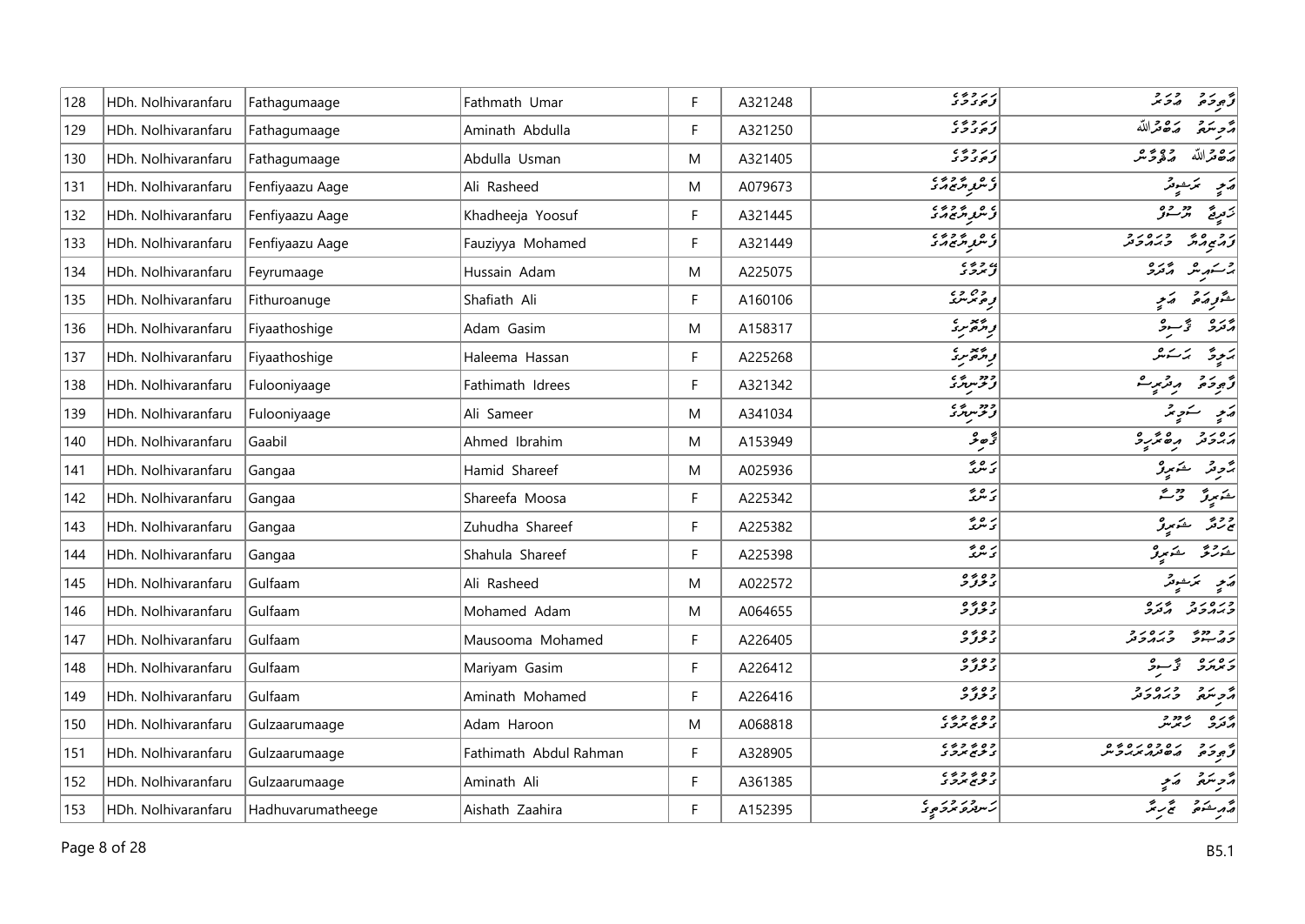| 154 | HDh. Nolhivaranfaru | Hadhuvarumatheege | Gasim Adam              | M | A266761 | <br>  که سرهره مرد مح               | پور ہ<br>مرکز پر<br>ائچ سى <i>مى</i><br>ب |
|-----|---------------------|-------------------|-------------------------|---|---------|-------------------------------------|-------------------------------------------|
| 155 | HDh. Nolhivaranfaru | Hadhuvarumatheege | Aminath Seema           | F | A266762 | ر سرور ور<br>رسرپرو بر و مو د       | أرمز<br>سەۋ                               |
| 156 | HDh. Nolhivaranfaru | Hadhuvarumatheege | Hussain Siraaj          | M | A266764 | ر سرور ور<br>رسرپرو بروم <u>و</u> ر | جرسكور سوبرقي                             |
| 157 | HDh. Nolhivaranfaru | Handhu            | Siththi Moosa           | F | A155827 | ر سرچر                              | سرم و ديگر                                |
| 158 | HDh. Nolhivaranfaru | Handhu            | Mohamed Naeem           | M | A155828 | ر<br>رکسوتو                         | وره رو کرده                               |
| 159 | HDh. Nolhivaranfaru | Hazaarumaage      | Samaan Mohamed Nizam    | M | A226167 | ر ۶ و ۶ ء<br>رسخ بور ی              | رەمە درەرد سەد                            |
| 160 | HDh. Nolhivaranfaru | Hedheykuri        | Aminath Sausan          | F | A246794 | ه ده و<br>ر تور مو                  | أأرد مرد مدين                             |
| 161 | HDh. Nolhivaranfaru | Heenaage          | Fathimath Ibrahim       | F | A079785 | ر پڻري<br>په                        | ومجددة مقتررة                             |
| 162 | HDh. Nolhivaranfaru | Heenaage          | Faiza Aboobakuru        | F | A079802 | ر پٿري<br>په                        |                                           |
| 163 | HDh. Nolhivaranfaru | Heenaage          | Amjad Aboobakur         | M | A225815 | ىرىئىر<br>ئە                        | נים נמנים<br>מכבע מסיטית                  |
| 164 | HDh. Nolhivaranfaru | Heenaage          | Abdulla Aboobakuru      | M | A225834 | ر پٿري<br>پو                        | برە ترالله<br>77/77/7                     |
| 165 | HDh. Nolhivaranfaru | Heylhi            | Hussain Abdulla         | M | A070348 | ده<br>مرمو                          | جرسكريثر الاقتحالله                       |
| 166 | HDh. Nolhivaranfaru | Heylhi            | Asiyath Yaugoob         | F | A225707 | ر<br>مرعمہ                          | י היה היה בין                             |
| 167 | HDh. Nolhivaranfaru | Heylhi            | Sinaan Hussain          | M | A233886 | امي<br>—<br>—                       | سونترند الرئسكريش                         |
| 168 | HDh. Nolhivaranfaru | Himeyn            | Hussain Hassan          | M | A141807 | بەۋىگە                              | برسكريش برسكس                             |
| 169 | HDh. Nolhivaranfaru | Hithigasdhoshuge  | Khalidh Mohamed         | M | A081472 | ره د ۶۵ و د<br>مرد د سوفرمزد        | رحموقر المحدكرون                          |
| 170 | HDh. Nolhivaranfaru | Hithigasdhoshuge  | Sakeena Khalid          | F | A155998 | <br>  ره د سه تر د د<br>  ر         | سەرپىد ئەرىد                              |
| 171 | HDh. Nolhivaranfaru | Hithigasdhoshuge  | Asma Khalid             | F | A225005 | اره د معروج<br>اره د مورمړي         | ړ هڅه د څوند                              |
| 172 | HDh. Nolhivaranfaru | Ilaa              | Abdul Hakeem Aboobakuru | M | A007389 | پر                                  | 77777<br>ره وه رچه<br>مەھىرىچە بەر        |
| 173 | HDh. Nolhivaranfaru | Ilaa              | Mariyam Ahmed           | F | A128870 | برتخ                                |                                           |
| 174 | HDh. Nolhivaranfaru | Iramaage          | Aishath Moosa           | F | A266800 | ويخرجر                              | و مرڪبو ويند                              |
| 175 | HDh. Nolhivaranfaru | Iramaage          | Ahmed Afeef             | M | A267016 | وبردء                               | ده د د ډېر و                              |
| 176 | HDh. Nolhivaranfaru | Iramaage          | Fathimath Ahmed         | F | A267022 | ويخرجري                             | و با ده ده در د                           |
| 177 | HDh. Nolhivaranfaru | Iramaage          | Aminath Zaahira         | F | A267036 | د برو ،<br>د برو د                  | أأرجب المحاربتمر                          |
| 178 | HDh. Nolhivaranfaru | Irudheymaage      | Saudhu Yoosuf           | M | A226429 | د وړه و ،<br>د مرکزد د              | ر د د<br>سوهر تعر<br>دد حرو               |
| 179 | HDh. Nolhivaranfaru | Irumatheege       | Zaheena Abdulla         | F | A077726 | ېر تر دې<br>ر                       | تجريتك وكانقا الله                        |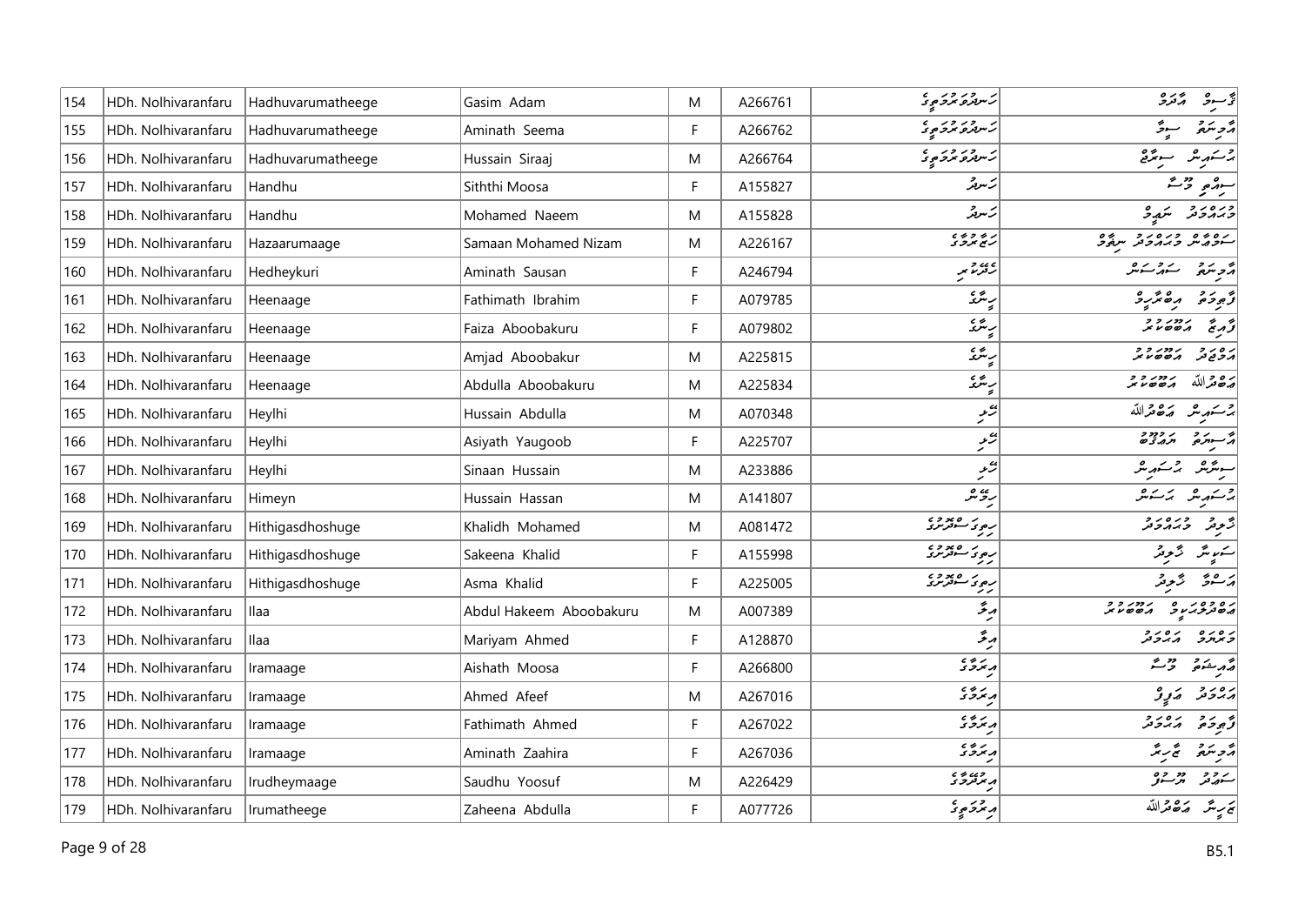| 180 | HDh. Nolhivaranfaru | Irumatheege      | Khadeeja Ismail        | F           | A083469 | ېر بر دې د<br>ر                              | وسنتجميز<br>تزورةً<br><u>التصري</u>                                       |
|-----|---------------------|------------------|------------------------|-------------|---------|----------------------------------------------|---------------------------------------------------------------------------|
| 181 | HDh. Nolhivaranfaru | Jaaralge         | Aminath Moosa          | F           | A141063 | ء پر ہ ء<br>قع <del>م</del> رمز <sub>ک</sub> | أأترسم<br>دومع                                                            |
| 182 | HDh. Nolhivaranfaru | Jaaralge         | Dhawood Hassan         | M           | A266925 | ء پر ہ<br>تع <del>ب</del> ر پور              | پر دو و<br>تو پر تو<br>برسەمىر                                            |
| 183 | HDh. Nolhivaranfaru | Jaaralge         | Safeega Dawood         | F           | A266938 | ء ر ه ،<br>ق پرو د                           | پر دو و<br>تعربر تعر<br>سەرتچ                                             |
| 184 | HDh. Nolhivaranfaru | Jaaralge         | Hawwa Sharufa          | $\mathsf F$ | A403621 |                                              | برەپچ<br>شە ئىرتى                                                         |
| 185 | HDh. Nolhivaranfaru | Jaaralge         | Yumna Mohamed          | F           | A404022 |                                              | و ه م<br>در حس<br>و ره ر د<br><i>و پر د</i> تر                            |
| 186 | HDh. Nolhivaranfaru | Jaaralge         | Mohamed Saif           | M           | A404024 |                                              | و ر ه ر د<br>تر پر ژ تر<br>ستهرقر                                         |
| 187 | HDh. Nolhivaranfaru | Jaaralge         | Shadhiyaa Dawood       | F           | A407242 | ء ر ه ،<br>ق پرو د                           | شور<br>شورگر<br>پر دو و<br>تو <i>هر</i> تعر                               |
| 188 | HDh. Nolhivaranfaru | Jaburoalumaage   | Azeeza Adam            | F           | A321275 | ر و <i>0 و ه ،</i><br>ای <i>ه بر و</i> و د   | $\overline{\mathcal{E}_{\mathcal{Z}}^{\mathcal{E}}\mathcal{Z}}$<br>ەگەترى |
| 189 | HDh. Nolhivaranfaru | Jaburoalumaage   | Hawwa Adam             | F           | A321505 | ر و <i>0 و ه ء</i><br>ق ح <i>ه تر</i> و و د  | $rac{20}{20}$<br>پور ہ<br>مرکزو                                           |
| 190 | HDh. Nolhivaranfaru | Jamnaa           | Abdul Raheem Ahmed     | M           | A046680 | ر ە بۇ<br>ق <sub>ە</sub> ر ئىر               | پروژبر<br>ره وه ر<br>په هنرم تر پر و                                      |
| 191 | HDh. Nolhivaranfaru | Janavareege      | Zuhura Ali             | $\mathsf F$ | A267167 | ئە ئىرىمە ئىرى <sup>تى</sup>                 | ج ح مجر محمد مرکز کے ا                                                    |
| 192 | HDh. Nolhivaranfaru | Javaahirumaage   | Raziyya Haroon         | F           | A122749 | ر قریروی<br>محافر بروی                       | یو دو ه<br>رنجو س<br>ئە سىزەرگە<br>س                                      |
| 193 | HDh. Nolhivaranfaru | Javaahirumaage   | Faiza Haroon           | $\mathsf F$ | A147543 | ر پر پر پر پر<br>نے تر پر پر پر پ            | توریح<br>یر دو ه<br>رنجو نگر                                              |
| 194 | HDh. Nolhivaranfaru | Javaahirumaage   | Haroon Adam            | M           | A150300 | ر پر پر پر پر<br>فع بر بر پر پر              | یر دو ه<br>رنجو مگر<br>پور ہ<br>پر تر تر                                  |
| 195 | HDh. Nolhivaranfaru | Javaahirumaage   | Khadheeja Mohamed      | E           | A282809 | ر پر پر پر پر<br>نے تر پر پر پر پ            | ئرتورچ<br>م<br>و ره ر و<br><i>و پر</i> و تر                               |
| 196 | HDh. Nolhivaranfaru | Javaahirumaage   | Adam Rashydh           | M           | A342585 | ر و بر و و ،<br>نح قر برو د                  | پور ہ<br>پرتونژ<br>بمرشوقر                                                |
| 197 | HDh. Nolhivaranfaru | Jazeelaa Manzil  | Juzual Mohamed         | M           | A075617 | ى <sub>م</sub> ئۆز ئىر ئىلىنى ئىلىر          | و ر ه ر و<br><i>و ټ</i> رو تر<br>و و بر و<br>بح بر گر                     |
| 198 | HDh. Nolhivaranfaru | Jazeelaa Manzil  | Jazeel Mohamed         | M           | A075770 | ى <sub>م</sub> ئۆز ئىر ئىلىنى ئىلىر          | و ره ر د<br>تر پر ژنر<br>کئے ہو تھ                                        |
| 199 | HDh. Nolhivaranfaru | Jazeelaa Manzil  | Jazeema Mohamed        | F           | A225969 | ئے پر پڑ ئر شریر پر                          | و رە ر د<br>تر <i>پر</i> تر تر<br>ر<br>يح مي ر                            |
| 200 | HDh. Nolhivaranfaru | Jazeelaa Manzil  | Ibrahim Nishaan        | M           | A225981 | ئے پر پڑ ئر شریر پر                          | رەتزىرو سىشك                                                              |
| 201 | HDh. Nolhivaranfaru | Jazeelaa Manzil  | Jameela Mohamed Jameel | F           | A225984 | ئے ہر محرکت شریحہ محر                        | ړ و د د د د د د و د <mark>و</mark>                                        |
| 202 | HDh. Nolhivaranfaru | Jazeelaa Manzil  | Abdulla Jaleel         | M           | A225989 | } پ <sub>ې</sub> ئۇ ئەش <sub>بى</sub> ئى     | برە دالله ق دو                                                            |
| 203 | HDh. Nolhivaranfaru | Jazeeraa         | Mariyam Mohamed        | F           | A321326 | رَ سمي مگر<br>ت                              | و ر ه ر د<br>تر پر ژ تر<br>ر ه ر ه<br><del>ر</del> بربر و                 |
| 204 | HDh. Nolhivaranfaru | Jazeeraa         | Fathimath Ibrahim      | F           | A335268 | ر<br> نئے میچ میٹر                           | دەبىرد<br>ۇ بۇ جۇ ج                                                       |
| 205 | HDh. Nolhivaranfaru | Kaanigasdhoshuge | Ibrahim Aboobakuru     | M           | A125414 | ر مهر د ۲۵ وي.<br>ما سری سستمبرسری           | وه پڙيو<br>77/77/7                                                        |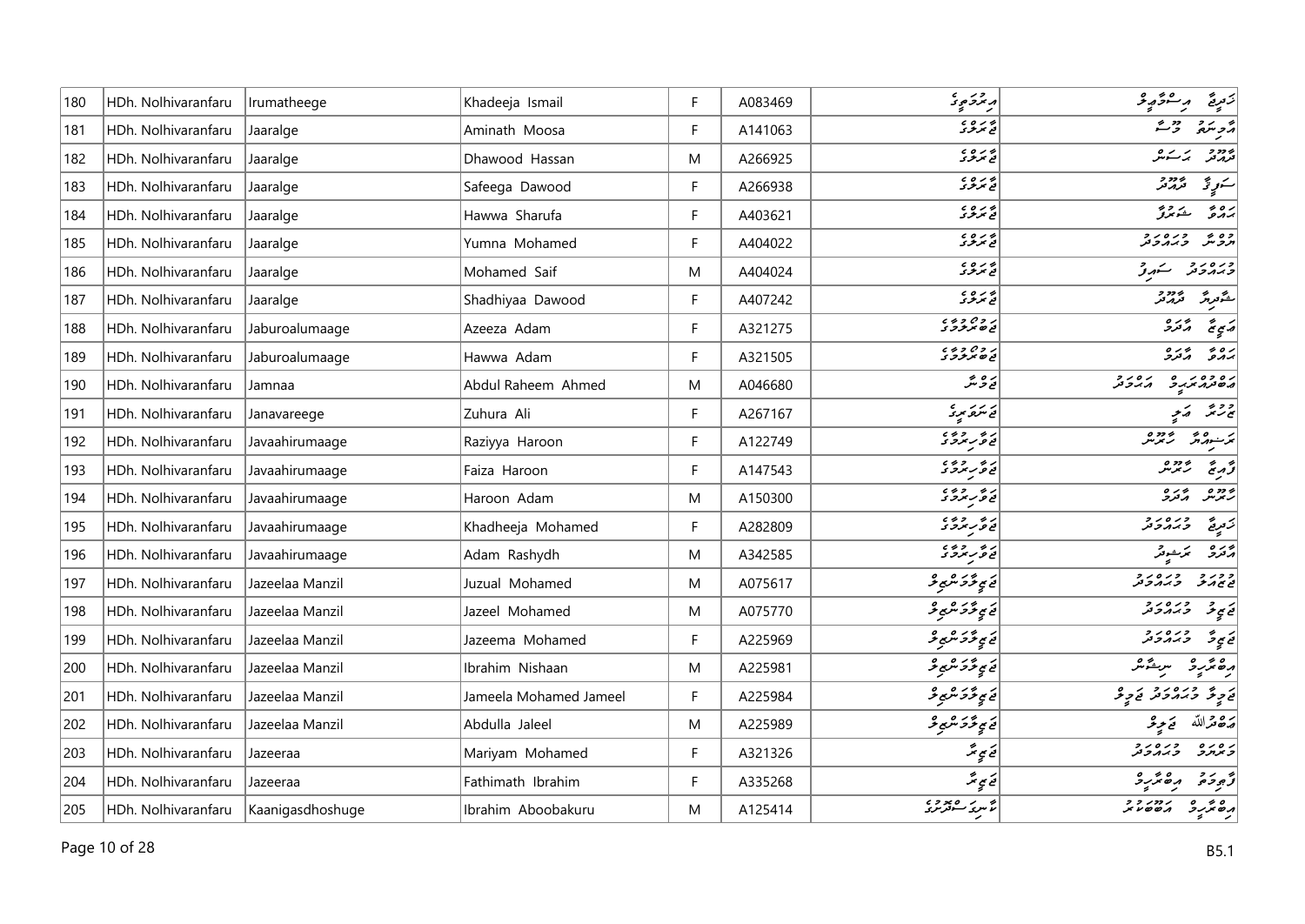| 206 | HDh. Nolhivaranfaru | Kaneerumaage   | Maajidha Mohamed            | F  | A141708 | ر سرچري<br>ماسي پرچ                              | وٌ فَي الله علم الله و الله و الله علم الله عليه الله عليه الله عليه الله عليه الله عليه الله عليه ا |
|-----|---------------------|----------------|-----------------------------|----|---------|--------------------------------------------------|------------------------------------------------------------------------------------------------------|
| 207 | HDh. Nolhivaranfaru | Kaneerumaage   | Majeeda Mohamed             | F. | A151730 | ر<br>ئەسرىترىرى                                  | تر مح مگر<br>و ره ر و<br><i>د ب</i> رگرفر                                                            |
| 208 | HDh. Nolhivaranfaru | Kaneerumaage   | Mohamed Ibrahim             | M  | A225270 | ر سرچوي<br>ماسيپر <del>و</del> ي                 | כנים נים ליב                                                                                         |
| 209 | HDh. Nolhivaranfaru | Kaneerumaage   | Madheeha Hussain            | F. | A225510 | لأمېرچر <sub>ى</sub>                             | دَمِيدٌ بِرْسَهِرِسْ                                                                                 |
| 210 | HDh. Nolhivaranfaru | Kaneerumaage   | Shajidha Mohamed            | F  | A225534 | ئەسر پر دى                                       | و رە ر د<br><i>د بە</i> پەر<br>ڪُوب <sub>و</sub> تگر                                                 |
| 211 | HDh. Nolhivaranfaru | Kanmatheege    | Moosa Ibrahim               | M  | A154841 | ر ه <sub>ر پر و</sub>                            | دی مشک<br>برە ئۆرۈ                                                                                   |
| 212 | HDh. Nolhivaranfaru | Karankaa Villa | Abdul Hameed Hussain        | M  | A025297 | ر بەر ھەم ئە<br>ئائىرىنزى <i>ر</i> ئا            | גە دورىچە بەسىر ش                                                                                    |
| 213 | HDh. Nolhivaranfaru | Keyovaluge     | Abdul Latheef Abdulla       | M  | A054312 | ی پور و ی<br>ما مربو <del>ت</del> ر <sub>ک</sub> | ره وه دره در در الله                                                                                 |
| 214 | HDh. Nolhivaranfaru | Keyovaluge     | Abdul Azeez Abdul Latheef   | M  | A149129 | ی مور و ی<br>ما در و دی                          | رە دەر جەنبەر ھەر دىمبور كې                                                                          |
| 215 | HDh. Nolhivaranfaru | Keyovaluge     | Abdul Rasheed Abdul Latheef | M  | A162768 | ی پر ر و ی<br>ما آلرحومی                         | י 2000 ביטר גם 2009.<br>הסתח ביטר הסתח בקיצו                                                         |
| 216 | HDh. Nolhivaranfaru | Kuri           | Naseema Ali                 | F. | A266981 | تتمبر                                            | لترسوش الكافي                                                                                        |
| 217 | HDh. Nolhivaranfaru | Kuri           | Fathimath Khalid            | F. | A267144 | و<br>موسمبر                                      | و مرد<br>ترجو حرمو<br>رٌ وتر                                                                         |
| 218 | HDh. Nolhivaranfaru | Kuri           | Fazna Khalidh               | F  | A267147 | تتمسح                                            | ۇچىر ئۇچ                                                                                             |
| 219 | HDh. Nolhivaranfaru | Kuri           | Nashfa Khalid               | F  | A400038 | تتمسح                                            | للرشاقى الأحياني                                                                                     |
| 220 | HDh. Nolhivaranfaru | Maalhendhooge  | Abdul Rahman Ali            | M  | A041750 | ه و ود و<br>تر تر ترور                           | גם כם גם מי כי היב                                                                                   |
| 221 | HDh. Nolhivaranfaru | Maalhendhooge  | Aminath Shiyama             | F  | A149074 | ږ ده ده د<br>تر نومرن                            | أأدجر المتمركز                                                                                       |
| 222 | HDh. Nolhivaranfaru | Maalhendhooge  | Aishath Abdul Raheem        | F. | A321292 | ه په ۵ وو په<br>نوکو سربوړي                      | د در ده ده در ه<br>مگرشوی مان معامل مرکز                                                             |
| 223 | HDh. Nolhivaranfaru | Maavaidhooge   | Mohamed Usman               | M  | A045881 | و د دو د<br>د گرم ترد                            | ورەرو وەپەە<br><i>جەم</i> ەرىر مەنى                                                                  |
| 224 | HDh. Nolhivaranfaru | Manaaziruge    | Abdul Muhsin Ali            | M  | A071161 | ئەمگىب <i>ى تر</i> ى                             | - 2020 2020 6 2020                                                                                   |
| 225 | HDh. Nolhivaranfaru | Marvellous     | Gasim Ahmed                 | M  | A055053 | ۇ ئەر ھ                                          | 5,00,00                                                                                              |
| 226 | HDh. Nolhivaranfaru | Marvellous     | Aishath Ziyaadha Gasim      | F  | A266743 | ۇ ئەر ھ                                          | ۇرمۇق بېرۇ ئۇسو                                                                                      |
| 227 | HDh. Nolhivaranfaru | Marvellous     | Rasheedha Ali               | F  | A266985 | ۇ ئەر ھ                                          | لأنشوش أوكمج                                                                                         |
| 228 | HDh. Nolhivaranfaru | Mashrig        | Abdul Samad Moosa           | M  | A071817 | ىر مەھمىرتى<br>مەسىر                             | נפכס נגב ברש.<br>גם בנג היביג ב                                                                      |
| 229 | HDh. Nolhivaranfaru | Mashrig        | Aishath Shazna              | F  | A155707 | ئەھمىرى <sub>قى</sub>                            | د<br>درخور خونمبر                                                                                    |
| 230 | HDh. Nolhivaranfaru | Mashrig        | Hafeeza Hassan              | F. | A227029 | ۇ ئەھمىرتى                                       | برَوٍمُ يَرَ يَمَر                                                                                   |
| 231 | HDh. Nolhivaranfaru | Mashrig        | Aminath Mizna               | F  | A227032 | ئە ھەمرى <sub>قى</sub>                           | أأرجع ومحتر                                                                                          |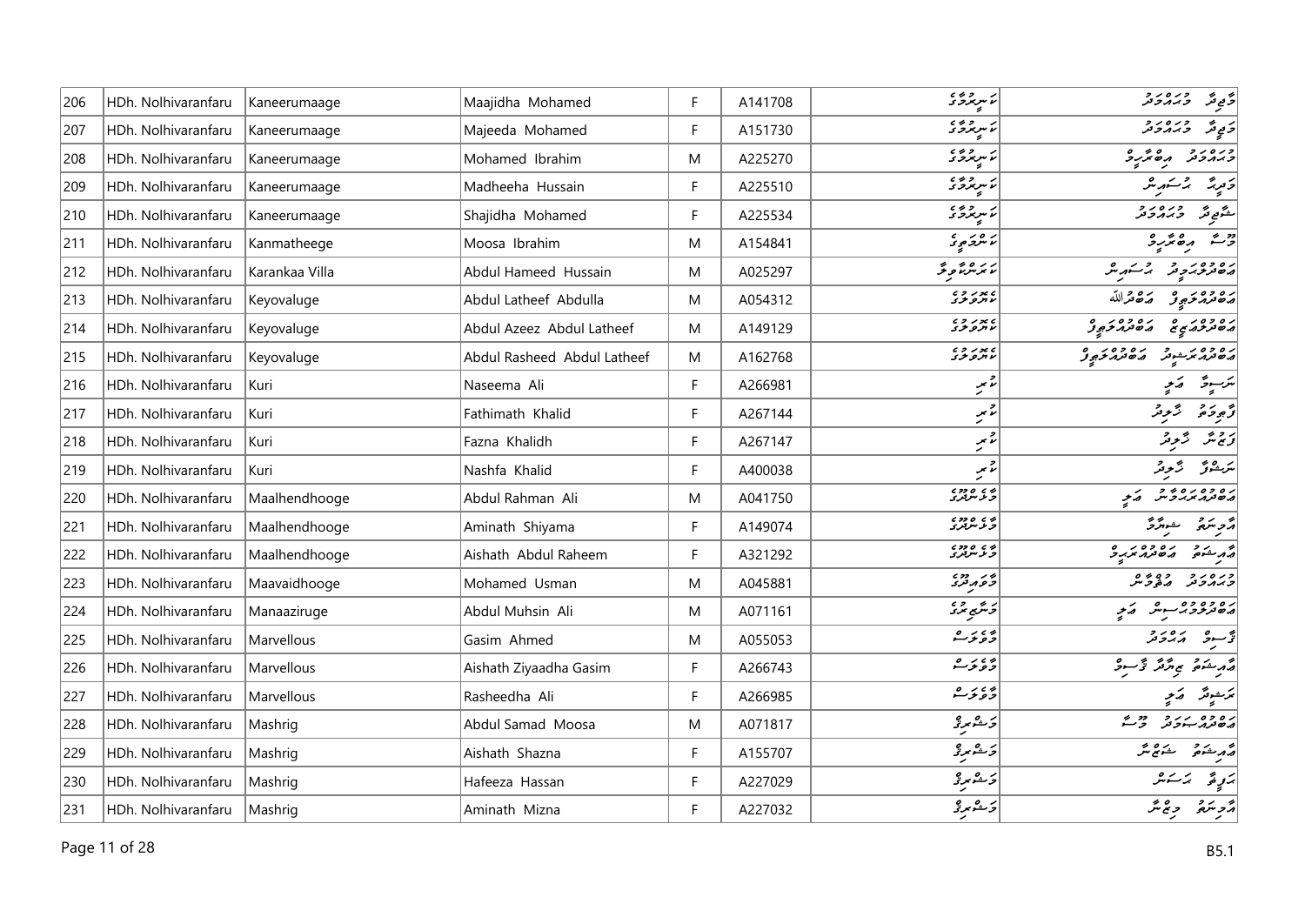| 232 | HDh. Nolhivaranfaru | Mashrig     | Nuzuhath Abdul Samadh | F         | A227034 | ىر شە <sub>مرىقى</sub>                       | ככני נסיס נגב<br>ייני <i>ם הסינה-יכ</i> ינ       |
|-----|---------------------|-------------|-----------------------|-----------|---------|----------------------------------------------|--------------------------------------------------|
| 233 | HDh. Nolhivaranfaru | Mashrig     | Nazeeha Abdul Samad   | F         | A227036 | ر<br>5 سىمبرىقى                              | ره وه برر د<br>پره تر پر ښور تر<br>سَرىپەشتر     |
| 234 | HDh. Nolhivaranfaru | Metro Villa | Hussain Moosa         | M         | A010654 | ة وه عر <sub>و</sub> رً                      | برسكر عراقته                                     |
| 235 | HDh. Nolhivaranfaru | Metro Villa | Aishath Suma          | F         | A228223 | ە ھەمرىرىگە<br>جەھ ئىرى ئى                   | و در دو.<br>ورشوه سوژ                            |
| 236 | HDh. Nolhivaranfaru | Metro Villa | Suha Hussain          | F         | A228249 | ئۇغۇرى <i>مۇ</i>                             | الشرش بر شهر میں                                 |
| 237 | HDh. Nolhivaranfaru | Metro Villa | Sanfa Mohamed         | F         | A321330 | وھ بڑو بڑ                                    | سەمەيرى ئەرەر ئە                                 |
| 238 | HDh. Nolhivaranfaru | $ M$ ishk   | Aminath Waheeda       | F         | A132522 | وشره                                         | أأترجع أقراقه                                    |
| 239 | HDh. Nolhivaranfaru | Mishk       | Muneera Moosa         | F         | A225415 | وشدره                                        | د سرپر تر حر                                     |
| 240 | HDh. Nolhivaranfaru | Mishk       | Ahusan Mohamed Waheed | M         | A369981 | وشەر                                         | נם גם כנסנכ לגב                                  |
| 241 | HDh. Nolhivaranfaru | Moonimaage  | Ahmed Wasif           | M         | A140740 | دو په په<br>د سرچ د                          | ره رو ځېږمو<br>مدونتر ځېږمو                      |
| 242 | HDh. Nolhivaranfaru | Moonimaage  | Fathimath Nazima      | F.        | A140741 | ود سرچ ی<br>حر سرچ <sub>ک</sub>              | ۇ بوخ <sub>ى</sub><br>سَّرْمُحِرْ حَرَّ          |
| 243 | HDh. Nolhivaranfaru | Moonimaage  | Adam Riyaz            | M         | A306300 | دو په په<br>د سرچ د                          | پە رە<br>مەنىرى<br>ىروتزىشە                      |
| 244 | HDh. Nolhivaranfaru | Moonimaage  | Hassan Riyaz          | M         | A321251 | دو په په<br>د سرچر                           | برَ سَەسْ پرېژنشو                                |
| 245 | HDh. Nolhivaranfaru | Moonimaage  | Khadeeja Hassan       | F         | A321252 | دو<br>ترسرچری                                | نرَ ورِجَّ<br>برسەمىر                            |
| 246 | HDh. Nolhivaranfaru | Moonlight   | Ali Umar              | M         | A040108 | وممرزه                                       | $\frac{2}{3}$ $\frac{2}{3}$ $\frac{2}{3}$        |
| 247 | HDh. Nolhivaranfaru | Moonlight   | Nadheem Ali           | ${\sf M}$ | A226462 | ادەرە                                        | ىئەرە<br>كەن<br>رځ په                            |
| 248 | HDh. Nolhivaranfaru | Moonlight   | Sama Ali              | F         | A226463 | وتمرزم                                       | $\frac{1}{2}$ $\frac{2}{3}$                      |
| 249 | HDh. Nolhivaranfaru | Mulahmaage  | Aminath Hussain       | F         | A225694 | و ره و »<br>د <del>و</del> در و د            | ۇچرىكۇ بالەكرىش                                  |
| 250 | HDh. Nolhivaranfaru | Mulahmaage  | Latheefa Yaugoob      | F.        | A225709 | و ره و »<br>د <del>و</del> پر <del>ر</del> د | ן כבב ב<br>חלה בש<br>ځږېژ                        |
| 251 | HDh. Nolhivaranfaru | Muragamaage | Mariyam Adam          | F         | A321256 | و ر ر ر ر د<br>مربو تر د                     | ر ه بر ه<br><del>د</del> بربر د<br>پور ہ<br>مرکز |
| 252 | HDh. Nolhivaranfaru | Muragamaage | Hassan Waheed         | M         | A321427 | و ر ر » »<br>تر بور و د                      | يزكتاند المحارياته                               |
| 253 | HDh. Nolhivaranfaru | Namaas      | Mohamed Adam          | M         | A071814 | ىئەۋىشە                                      | ورەر د پرە<br><i>دىد</i> ردىر م <sup>ى</sup> رد  |
| 254 | HDh. Nolhivaranfaru | Namaas      | Ahmed Naeem           | M         | A147644 | سرپڑ ہے                                      | גפיב הבכ                                         |
| 255 | HDh. Nolhivaranfaru | Namaas      | Hassan Naeem          | M         | A147664 | سرپڑ ہے                                      | ترسكس سَمِيرة                                    |
| 256 | HDh. Nolhivaranfaru | Namaas      | Abdulla Naeem         | M         | A157615 | ىئرۇ شە                                      | رەقراللە<br>سَمِيرة                              |
| 257 | HDh. Nolhivaranfaru | Nares       | Hussain Habeeb        | M         | A038858 | متزبر م                                      | بر کے مرب کے مرک                                 |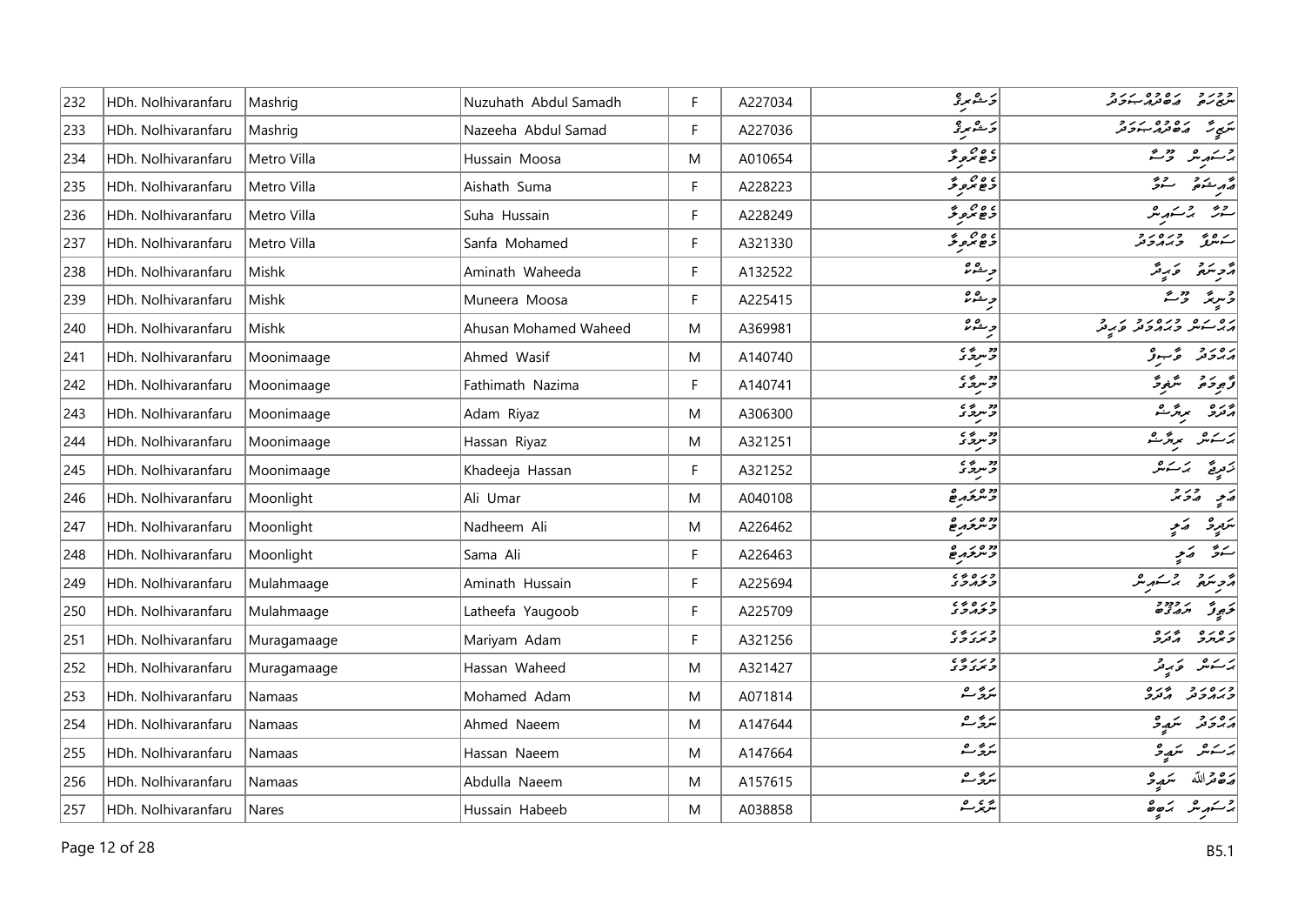| 258 | HDh. Nolhivaranfaru | Naseemee Villa | Mohamed Habeeb         | M           | A130829 | ىئرسوچە بۇ                 | 001 31017                                                           |
|-----|---------------------|----------------|------------------------|-------------|---------|----------------------------|---------------------------------------------------------------------|
| 259 | HDh. Nolhivaranfaru | Naseemee Villa | Hassan Adam            | M           | A152453 | ىئرسوچە بۇ                 | پەر ە<br>مەنزۈ<br>ئەسەئى <sup>س</sup>                               |
| 260 | HDh. Nolhivaranfaru | Naseemee Villa | Adam Waheed            | M           | A156092 | ىئرسوچە بۇ                 | پر ده کر در<br>محمد کا محکم پیش                                     |
| 261 | HDh. Nolhivaranfaru | Naseemee Villa | Sakeena Hussain        | F           | A224934 | ىئرسوچە بۇ<br>ئىستىقى ئى   |                                                                     |
| 262 | HDh. Nolhivaranfaru | Naseemee Villa | Razeena Adam           | $\mathsf F$ | A224941 | ىئەسىرە دۇ.<br>ئىستىقىلىشى | سكېرىگە كەسكىرىگە<br>مەنبى كەرە                                     |
| 263 | HDh. Nolhivaranfaru | Naseemee Villa | Nazeera Adam           | $\mathsf F$ | A224949 | مەسىرە دۇ.<br>مەسىم        | سَمْدِيمٌ الْمُقَرَّدُ                                              |
| 264 | HDh. Nolhivaranfaru | Naseemee Villa | Saleema Adam           | $\mathsf F$ | A224950 | ىئەسىرە دۇ.<br>مەمۇرىيە    | أسكورثه<br>ەرگەر                                                    |
| 265 | HDh. Nolhivaranfaru | Naseemee Villa | Fareena Adam           | F           | A224952 | ىئەسوپە بۇ                 | وَ يَدِيرٌ مُرْتَدَةٌ                                               |
| 266 | HDh. Nolhivaranfaru | Naseemee Villa | Aishath Nadhira Adam   | F           | A323650 | ىئرسوچە بۇ<br>ئىستىمىز     | وأوحده الكعر والمادر                                                |
| 267 | HDh. Nolhivaranfaru | Naseemeege     | Hawwa Hassan           | F           | A321436 | ىئەسىرى<br>ئىستىق          | برەپ برسكىر                                                         |
| 268 | HDh. Nolhivaranfaru | Nasru          | Ahmed Moosa            | M           | A010281 | ىر بە ج                    | رەر دەپ                                                             |
| 269 | HDh. Nolhivaranfaru | Nasru          | Fathimath Jazula       | $\mathsf F$ | A228374 | ىئەبەيتى                   | ىر ە بۇ<br>قى <sup>م</sup> ىگ<br>وحجوحهم                            |
| 270 | HDh. Nolhivaranfaru | Nasru          | Muneera Haroon         | $\mathsf F$ | A321322 | ىر مە ج                    |                                                                     |
| 271 | HDh. Nolhivaranfaru | New Light      | Ahmed Abdul Rahman     | M           | A132907 | سرتمر شره                  | נפני נפיפנטים<br>הגבה השנה <i>גגב</i> ית                            |
| 272 | HDh. Nolhivaranfaru | New Light      | Shamsunnisa Mohamed    | $\mathsf F$ | A155460 | سرتمریح<br>ر               | شوه وه سره دره د و                                                  |
| 273 | HDh. Nolhivaranfaru | New Light      | Nashida Ahmed          | F           | A155482 | سرتمر شورهم                | ش ده در در در در در در در در در است.<br>مرد در در در در در در در در |
| 274 | HDh. Nolhivaranfaru | New Light      | Nafeesa Ahmed          | $\mathsf F$ | A155522 | سرتمريح                    | أتتريث أرورة                                                        |
| 275 | HDh. Nolhivaranfaru | New Light      | Nasheeda Ahmed         | F           | A225904 | برمز تخرج                  | سَرَجومَد كَ مُرْكَرٍ مَرْ                                          |
| 276 | HDh. Nolhivaranfaru | New Light      | Aminath Ahmed          | $\mathsf F$ | A225926 | برمز تخرج                  | הכיתם המכנק                                                         |
| 277 | HDh. Nolhivaranfaru | New Light      | Aishath Hasna          | F           | A228187 | سرتمر شره                  | برُڪبڙ<br>و مرکز دیگر در<br>مرکز مرکز دیگر                          |
| 278 | HDh. Nolhivaranfaru | New Light      | Fathimath Shama        | $\mathsf F$ | A260298 | سرتمریه ه                  | وَجوحَةِ شَرَّحَ                                                    |
| 279 | HDh. Nolhivaranfaru | Night Rose     | Mohamed Hussain        | M           | A224958 | لتروحيت                    | ورەرو ورىم                                                          |
| 280 | HDh. Nolhivaranfaru | Night Rose     | Nuhaa Mohamed          | F           | A225378 | لتروحونه                   | و و د و د و د<br>سرگر او بر مرکز                                    |
| 281 | HDh. Nolhivaranfaru | Night Rose     | Fathimath Ahmed        | F           | A225458 | لتروحون                    | توجدة مدورة                                                         |
| 282 | HDh. Nolhivaranfaru | Night Rose     | Aminath Nuzuha Mohamed | F.          | A225466 | بئروهيمة                   | و دو دوو وره دو<br>تروشي سي ورمدونر                                 |
| 283 | HDh. Nolhivaranfaru | Niru           | Aishath Asfa           | F           | A143921 | سرچر                       | دگەر شىكى ئەرگە ئەرگە                                               |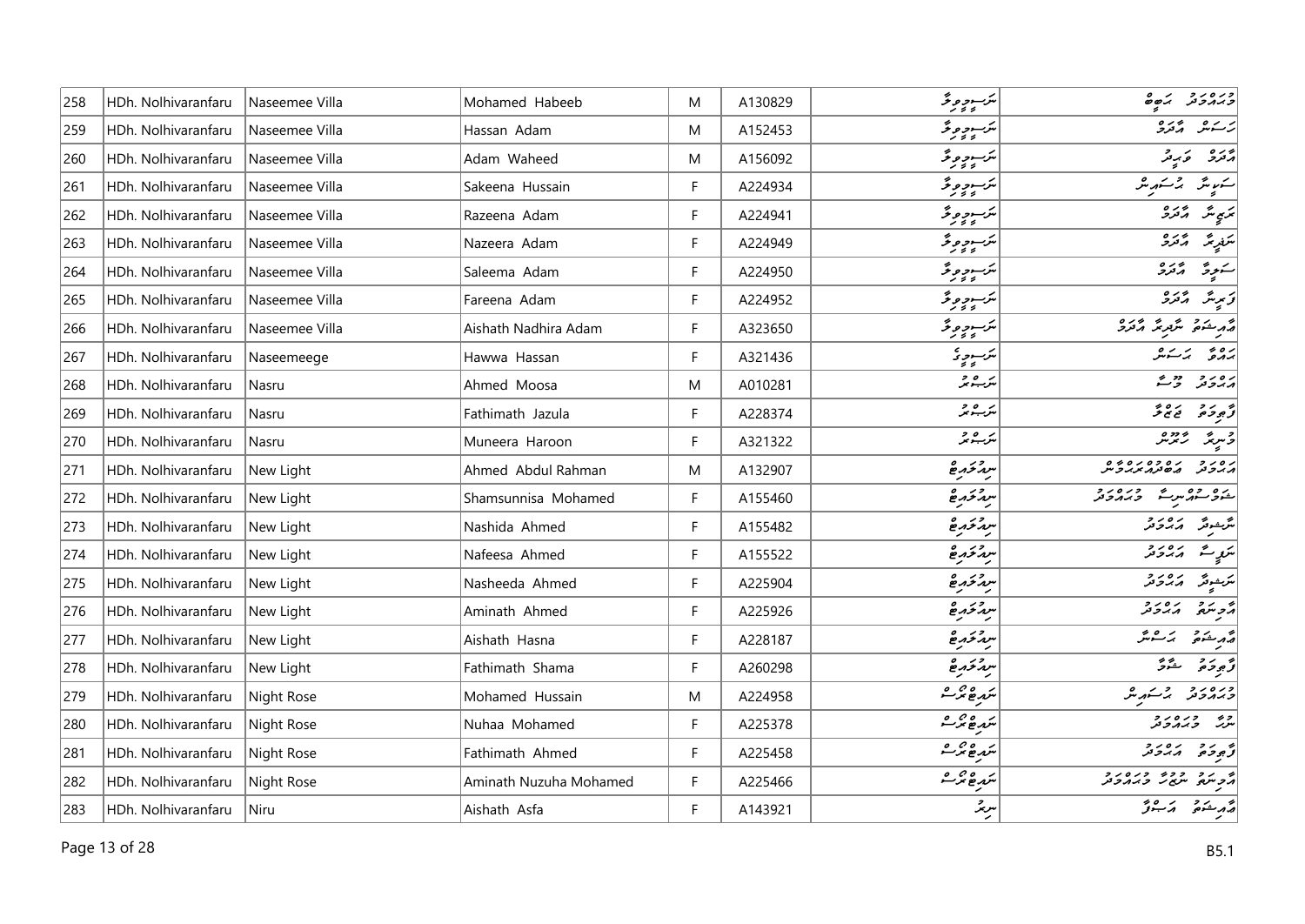| 284 | HDh. Nolhivaranfaru | Noohiri      | Abdulla Adam              | M           | A027759 | چیز<br>مترکب سر             | ەھىراللە<br>پھر ہ<br>مرکز                                            |
|-----|---------------------|--------------|---------------------------|-------------|---------|-----------------------------|----------------------------------------------------------------------|
| 285 | HDh. Nolhivaranfaru | Noohiri      | Zulaikha Ahmed            | F           | A080250 | چیز<br>سربر                 | ەر ئەر<br>لتحرير                                                     |
| 286 | HDh. Nolhivaranfaru | Noohiri      | Niuma Abdulla             | F           | A226368 | چژبر بر<br>سربر             | سعدة مَــــوقم الله                                                  |
| 287 | HDh. Nolhivaranfaru | Nooran villa | Mohamed Thaufeeq          | M           | A063873 | يز پر عرو ځه                | כנסנכ נכנס                                                           |
| 288 | HDh. Nolhivaranfaru | Nooran villa | Fathimath Waheedha        | F           | A225609 | يز پر بر بر گر              | تزود وأرقر                                                           |
| 289 | HDh. Nolhivaranfaru | Nooran villa | Yasfa Mohamed             | F           | A225817 | يز پر عرو گر                | ېزىشۇ<br>و ره ر د<br><i>د ب</i> رگرفر                                |
| 290 | HDh. Nolhivaranfaru | Nooreethila  | Fathimath Adam            | F           | A147552 | چژ <sub>مپرمو</sub> ځه      | وٌ وزة من دره                                                        |
| 291 | HDh. Nolhivaranfaru | Nooreethila  | Adam Abdul Raheem         | M           | A154569 | يژ <sub>موجو</sub> ځه<br>په | ره وه در و<br>یور ہ<br>پر تور                                        |
| 292 | HDh. Nolhivaranfaru | Nooreethila  | Nasfa Adam                | F           | A228174 | يژبره ځه<br>په ک            | ىئەرمىقىتى<br>پور ہ<br>مرتزو                                         |
| 293 | HDh. Nolhivaranfaru | Nooreethila  | Mariyam Mohamed           | F           | A321348 | چوپىر<br>مىزىيە             | و بر ه بر و<br>تر بر بر تر<br>ر ه ر ه                                |
| 294 | HDh. Nolhivaranfaru | Nooreethila  | Mohamed Hameed            | M           | A342364 | چوپىر<br>مىزىيە             | و ر ه ر و<br>و پر پر و تر<br>برَحٍ قر                                |
| 295 | HDh. Nolhivaranfaru | Nooreethila  | Aishath Shahidha          | F           | A381511 | چژ <sub>مپر</sub> مونځه     | ىشەرىتىر<br>م<br>و در شوه<br>م                                       |
| 296 | HDh. Nolhivaranfaru | Nooru        | Ibrahim Waseem            | M           | A228129 | دد د<br>سرپر                |                                                                      |
| 297 | HDh. Nolhivaranfaru | Nooru        | Naseema Hussain           | $\mathsf F$ | A230067 | دد د<br>سرپر                |                                                                      |
| 298 | HDh. Nolhivaranfaru | Nooru        | Ahmed Mohamed             | M           | A321296 | دد د<br>سرپر                | נסנכ כנסנכ<br>גגבת כגגבת                                             |
| 299 | HDh. Nolhivaranfaru | Nooru        | Nazmeena Ahmed            | $\mathsf F$ | A344203 | دد د<br>سرپر                | ىرچ <sub>و</sub> چى مەددىر                                           |
| 300 | HDh. Nolhivaranfaru | Noovilaa     | Hussain Yoosuf            | M           | A125620 | يژ <sub>ھر</sub> پَر        |                                                                      |
| 301 | HDh. Nolhivaranfaru | Noovilaa     | Fathimath Moosa           | F           | A321458 | يتر <sub>عر</sub> تخه       |                                                                      |
| 302 | HDh. Nolhivaranfaru | Noovilaa     | Nasreena Yoosuf           | F           | A321472 | لترعر محر                   | ىر شومېرىش ھەسىر<br>س                                                |
| 303 | HDh. Nolhivaranfaru | Noovilaa     | Rauna Yoosuf              | F           | A321474 | يترعر محر                   | برەپە ھەم دەپلىر<br>مەنبەت ھ                                         |
| 304 | HDh. Nolhivaranfaru | Noovilaa     | Raeefa Yoosuf             | F           | A321476 | يترويحه                     | ىمەر قەررە                                                           |
| 305 | HDh. Nolhivaranfaru | Ocean        | Abdul Samad Mohamed       | M           | A012773 | ج ئەيە<br>مەشكەنلىر         | נס כם ננק - כנסנב<br>גם <i>ננג</i> -יכנג - כגנכנג                    |
| 306 | HDh. Nolhivaranfaru | Ocean        | Fathmath Khalidh          | $\mathsf F$ | A225006 | رمشه مشر                    | وٌوِدَةٌ رُّمِنْ                                                     |
| 307 | HDh. Nolhivaranfaru | Ocean        | Aishath Neeza Abdul Samad | $\mathsf F$ | A269033 | رمەيەھر                     |                                                                      |
| 308 | HDh. Nolhivaranfaru | Ocean Weed   | Madheeha Hussain          | F           | A225079 | أرمشتر معروبا               | האגבית ייתוח המים הגברה<br>האגבית ייתוח הסתוק הברה<br>בצקור הגבון יי |
| 309 | HDh. Nolhivaranfaru | Ocean Weed   | Aishath Suzaana           | F           | A225489 | رمشراريدهم                  | ە<br>تەرىشى سىق شى                                                   |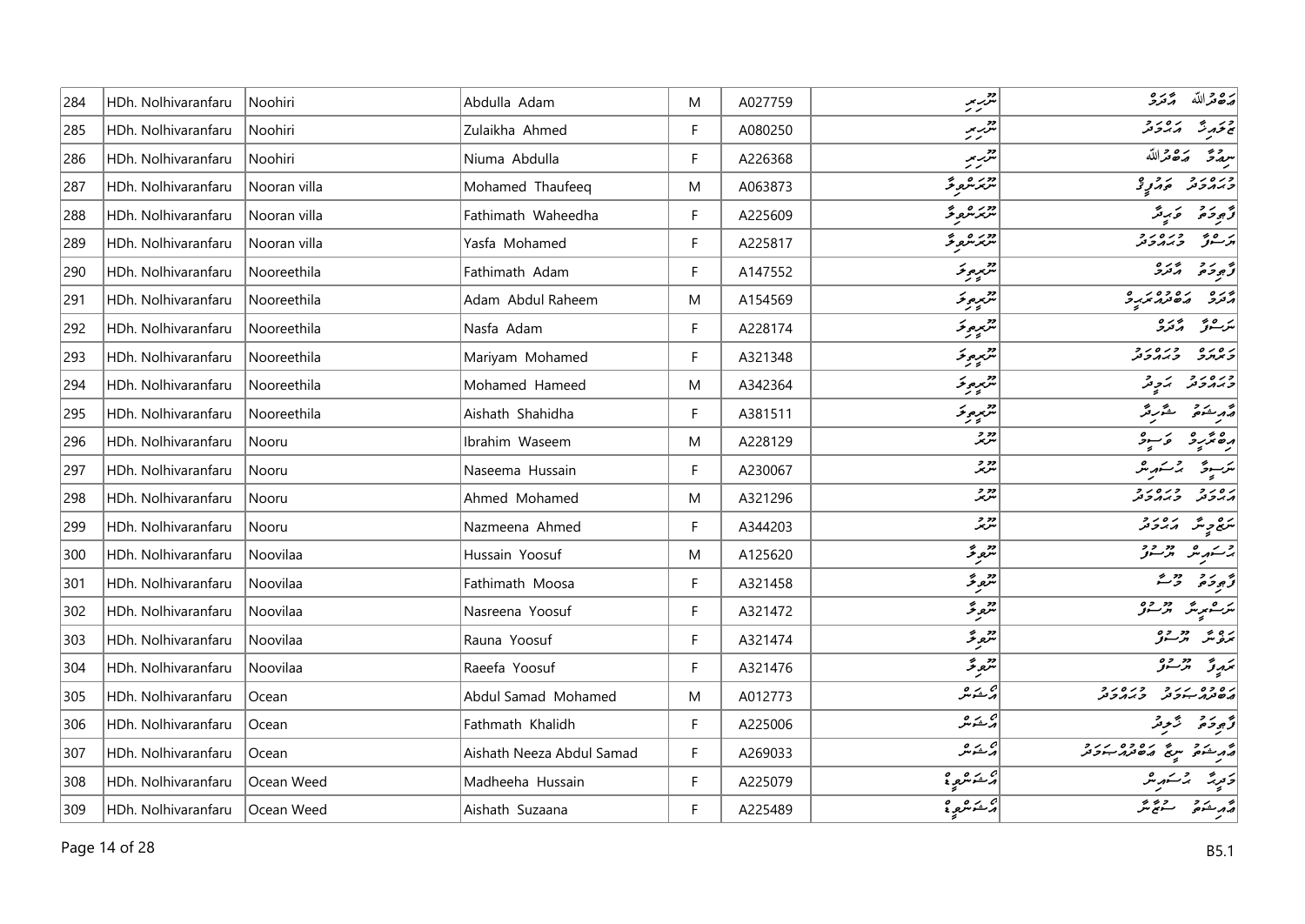| 310   | HDh. Nolhivaranfaru | Ocean Weed   | Mariyam Shinaza       | F           | A269027 | وكشاهيرهم            | أوجر مزيد وسنرجح                                                                                                                                                             |
|-------|---------------------|--------------|-----------------------|-------------|---------|----------------------|------------------------------------------------------------------------------------------------------------------------------------------------------------------------------|
| 311   | HDh. Nolhivaranfaru | Oivaru       | Sameena Yoosuf        | F           | A010950 | لترمر فر             | سەھ بىر بىر يور يور                                                                                                                                                          |
| $312$ | HDh. Nolhivaranfaru | Oivaru       | Ali Yoosuf            | M           | A078294 | پر در<br>مهرمونړ     | $\begin{array}{cc} 2 & 2 & 2 \\ 2 & -2 & 2 \\ 3 & 2 & 3 \end{array}$                                                                                                         |
| 313   | HDh. Nolhivaranfaru | Oivaru       | Mohamed Suaidh        | M           | A228161 | لترمر خمر            | כנים ניביות ב                                                                                                                                                                |
| 314   | HDh. Nolhivaranfaru | Oivaru       | Ahmad Irufan          | M           | A228169 | وزمرغه               | גפגב <sub>ת בב</sub> בב                                                                                                                                                      |
| 315   | HDh. Nolhivaranfaru | Oivaru       | Ibrahim Yoosuf        | M           | A321346 | لترمر بحر            | ו פיצים וקברים<br>הפיצים וקברים                                                                                                                                              |
| 316   | HDh. Nolhivaranfaru | Oivaru       | Ameena Yoosuf         | F           | A356450 | أزمر نحر             | ړې پر ده ده                                                                                                                                                                  |
| 317   | HDh. Nolhivaranfaru | Orchid Villa | Abdul Rasheed Hussain | M           | A227329 | ەر بە ئوقر           | קס קס ג' ליבוד הריידי היירועיים.<br>הייס <i>החי ג' ליבוד היירו</i> עיים.<br>הייס ליבוד ליבוד ליבוד היירועיים.                                                                |
| 318   | HDh. Nolhivaranfaru | Orchid Villa | Shiyama Rasheed       | F           | A227333 | ې په دې د څر         | ے دیگر محمد استعمال<br>استعمال کے استعمال کے دور کے دیکھیے<br>کام کام کام کام کام کام کام کرنے والی کام کرنے والی کام کرنے والی کام کرنے والی کام کرنے کے دور کام کرنے کے دی |
| 319   | HDh. Nolhivaranfaru | Orchid Villa | Zaeema Abdul Rasheed  | F           | A227336 | ەر بە ئوقە<br>مەنبە  |                                                                                                                                                                              |
| 320   | HDh. Nolhivaranfaru | Orchid Villa | Azuma Abdul Rasheed   | F           | A227338 | وسوء وقر             | ر د د م د ده د د د د د د د د د                                                                                                                                               |
| 321   | HDh. Nolhivaranfaru | Orchid Villa | Aishath Nazla         | F           | A227344 | ەر بە ئوقر           | أقهر شدة الترجيح                                                                                                                                                             |
| 322   | HDh. Nolhivaranfaru | Orchid Villa | Abdulla Shahid        | M           | A227351 | ەر بە ئوقر           | أرة مرالله مؤرمر                                                                                                                                                             |
| 323   | HDh. Nolhivaranfaru | Paakeezaa    | Abdul Wahid Umar      | M           | A137825 | ېژى <sub>س</sub> ئىچ | נ פרס מי כן פרס<br>הסתיכת הכינ                                                                                                                                               |
| 324   | HDh. Nolhivaranfaru | Paakeezaa    | Mariyam Rasheeda      | F           | A226466 | ۇرىيەتچ              | رەرە ئور                                                                                                                                                                     |
| 325   | HDh. Nolhivaranfaru | Paakeezaa    | Aminath Moosa         | $\mathsf F$ | A226676 | ېژىدىنچ              | أأرمر المحافظة                                                                                                                                                               |
| 326   | HDh. Nolhivaranfaru | Paakeezaa    | Ismail Rasheed        | M           | A226684 | ېژى <sub>سى</sub> چ  |                                                                                                                                                                              |
| 327   | HDh. Nolhivaranfaru | Paakeezaa    | Ihsan Abdul Wahid     | M           | A226688 | ېژى <sub>سى</sub> چ  |                                                                                                                                                                              |
| 328   | HDh. Nolhivaranfaru | Panama       | Mohamed Gasim         | M           | A225195 | ې پر پر<br>بر سرچ    | ورەرو پچە                                                                                                                                                                    |
| 329   | HDh. Nolhivaranfaru | Panama       | Hawwa Yaugoob         | F           | A225196 | ې پر پر<br>بر سرچ    | ן כדב ב<br>חקה בים<br>برەپچ                                                                                                                                                  |
| 330   | HDh. Nolhivaranfaru | Panama       | Hassan Areef          | M           | A225201 | ې پر پر<br>بو سرچ    | ىزىكەش كەيپرى                                                                                                                                                                |
| 331   | HDh. Nolhivaranfaru | Panama       | Hussain Arif          | M           | A225202 | ې پر پر<br>بر سرچ    | جەسكىر شەھرىم                                                                                                                                                                |
| 332   | HDh. Nolhivaranfaru | Panama       | Ahmed Athif           | M           | A229340 | ې پر پر<br>بر سرچ    | رەرد ئەرە                                                                                                                                                                    |
| 333   | HDh. Nolhivaranfaru | Passion      | Liraar Hassan         | M           | A094664 | ۇ خەمىر              | سىدىر كەسكەش                                                                                                                                                                 |
| 334   | HDh. Nolhivaranfaru | Passion      | Zeeniya Mohamed       | F           | A115454 | بۇيئەمىر             | و پر و پر و<br><i>د بر</i> کر تر<br>اسمبر<br>په مردگر                                                                                                                        |
| 335   | HDh. Nolhivaranfaru | Pearl        | Ibrahim Rasheed       | M           | A104090 | ۇ برىژ               | أرەنۇر ئىسو                                                                                                                                                                  |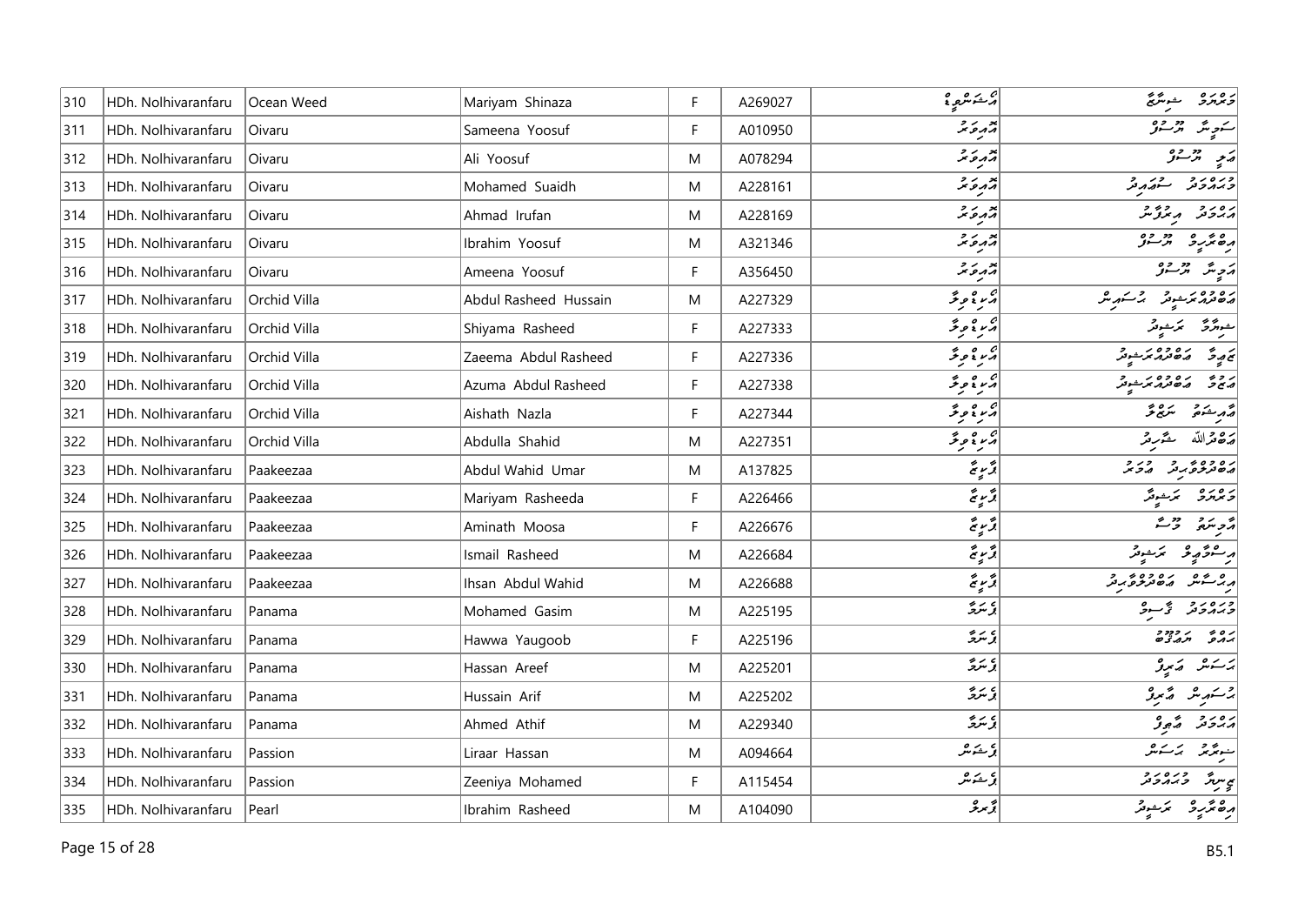| 336 | HDh. Nolhivaranfaru | Pearl        | Mariyam Shehenaaz          | $\mathsf F$ | A115370 | ژىرىژ                                       | ے <sup>ی</sup> جرم<br>ر ه ر ه<br><del>ر</del> بربر ژ |
|-----|---------------------|--------------|----------------------------|-------------|---------|---------------------------------------------|------------------------------------------------------|
| 337 | HDh. Nolhivaranfaru | Penzee Villa | Aminath Ibrahim            | F           | A266930 | ۇ يى <sub>رىپ</sub> ىرىدۇ                   | ېژ د سره<br>م                                        |
| 338 | HDh. Nolhivaranfaru | Penzee Villa | Nazima Abdul Kareem        | F           | A266934 | ۇشمې <sub>ئو</sub> رگە                      | ره وه ر<br>پره ترېر تړه<br>سَّنْعُوثَر               |
| 339 | HDh. Nolhivaranfaru | Penzee Villa | Ibrahim Zahir Abdul Kareem | M           | A266941 | ۇ ئىرى<br>بۇ ئىرى <sub>م</sub>              | 0 10701 7 1 0 1010<br>1,04 1,04 1,04 1,04 1,05       |
| 340 | HDh. Nolhivaranfaru | Pink Rose    | Abdulla Arif               | M           | A225500 | وه هيوت                                     | مَدْهُ مَدْ مَدْ مِرْ مِنْ                           |
| 341 | HDh. Nolhivaranfaru | Pink Rose    | Ali Waheed                 | M           | A227506 | ويدروغ                                      | ويمي وكبرد                                           |
| 342 | HDh. Nolhivaranfaru | Pink Rose    | Fathimath Nasfa            | F           | A227510 | ارپرېږمنه                                   | تجوزه<br>ىئەر يەر                                    |
| 343 | HDh. Nolhivaranfaru | Pink Rose    | Ahmed Areef                | M           | A227512 | ار موره چ <u>ې م</u>                        | גפגב ג'יקב                                           |
| 344 | HDh. Nolhivaranfaru | Poolbahaaru  | Fathimath Moosa            | F           | A266687 | دده ر بر د<br>بر <del>ن</del> ر <i>ه ر</i>  | وٌ پر دو در م                                        |
| 345 | HDh. Nolhivaranfaru | Poolbahaaru  | Aishath Hassan             | $\mathsf F$ | A266690 | دد ه ر بر د<br>بر <del>ن</del> ر <i>ه ر</i> | ۇرىشقى ئەسكىش                                        |
| 346 | HDh. Nolhivaranfaru | Poolbahaaru  | Aminath Hassan             | F           | A266691 | دد ه د رو و<br>بر موره رسمه                 | أوجر متعرج بمسكون                                    |
| 347 | HDh. Nolhivaranfaru | Poolbahaaru  | Gaseema Hassan             | F           | A266694 | دد ه بر بر و<br>بر مر ځه سر                 | ۇسوگە كەسكىر                                         |
| 348 | HDh. Nolhivaranfaru | Raasthaa     | Ismail Naseer              | M           | A090371 | پر ٥ پر                                     | ر عۇرپۇ سىيەتم                                       |
| 349 | HDh. Nolhivaranfaru | Raasthaa     | Mariyam Waheeda            | F           | A160178 | پر ٥ پر                                     | ر ه ر ه<br><del>و</del> بوبرو<br>ى برىگ              |
| 350 | HDh. Nolhivaranfaru | Raaz         | Mohamed Sunil              | M           | A086645 | پر ہ<br>برج                                 | سەسرىۋ<br>و ره ر د<br>تر پر تر تر                    |
| 351 | HDh. Nolhivaranfaru | Raaz         | Ramiza Aboobakuru          | F           | A225733 | پر ہ<br>برج                                 | 77777<br>تترىخ                                       |
| 352 | HDh. Nolhivaranfaru | Ramzu        | Moosa Mohamed              | M           | A070505 | ر ه د<br>برو بح                             | ديو پڻ<br>و ره ر و<br><i>و پر د</i> تر               |
| 353 | HDh. Nolhivaranfaru | Ramzu        | Mariyam Suneetha           | F           | A159574 | ر ه د<br>برو بح                             | ر ه ر ه<br><del>ر</del> بربرگ<br>شەسپۇ               |
| 354 | HDh. Nolhivaranfaru | Ramzu        | Zulaikha Yoosuf            | F           | A204022 | ر ه د<br>برو بح                             | دد وه<br>در سور<br>چ ئۇ م <sup>ەش</sup> ر            |
| 355 | HDh. Nolhivaranfaru | Ramzu        | Aishath Suneetha           | F           | A226338 | بر ه د<br>برد بع                            | و د کرده<br>د کرد کنو<br>سەسىر                       |
| 356 | HDh. Nolhivaranfaru | Ramzu        | Hassan Saleem              | M           | A226348 | بر ه و<br>برو م                             | بزيە يىر<br>سەَرِدْ                                  |
| 357 | HDh. Nolhivaranfaru | Ranfaunu     | Mariyam Rasheeda           | F           | A226191 | ىر شرى <i>ز ش</i> ر                         | ر ه بر ه<br><del>ر</del> بربر و<br>ىخرىشەقگر         |
| 358 | HDh. Nolhivaranfaru | Ranfaunu     | Ahmed Ali                  | M           | A321272 | ر ەر دې <sub>ر</sub>                        | رەرد كەي                                             |
| 359 | HDh. Nolhivaranfaru | Reynis       | Aminath Mohamed            | F.          | A063179 | ئۇسرىقە<br>س                                |                                                      |
| 360 | HDh. Nolhivaranfaru | Reynis       | Saeeda Hassan              | F           | A226327 | ىئەبىرىشە<br>سىر                            | برسەيىر<br>سكورقر                                    |
| 361 | HDh. Nolhivaranfaru | Reynis       | Fathmath Rifaa             | F           | A230402 | ئۇسرىشە                                     | وٌجودَهُ عِروٌ                                       |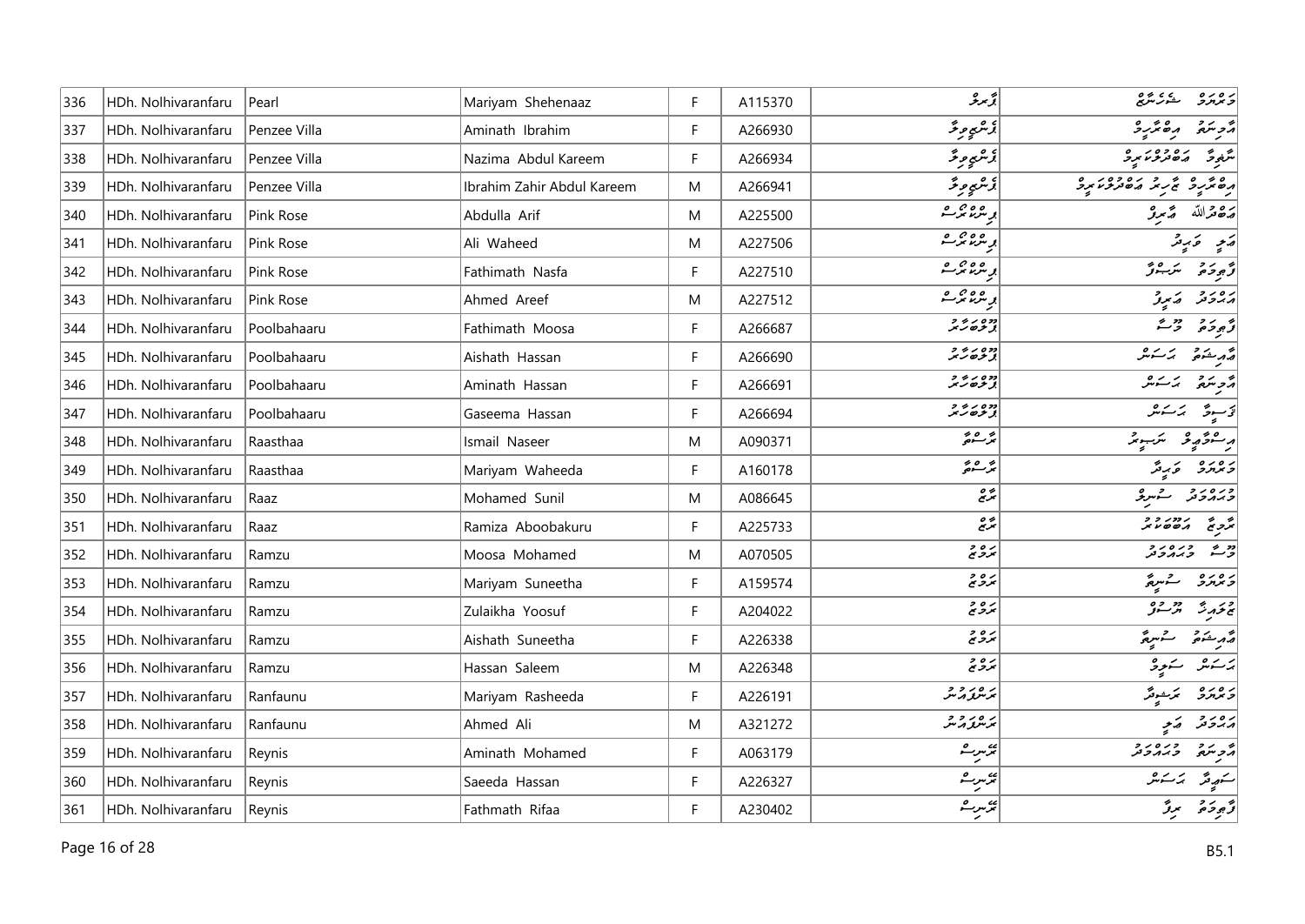| 362 | HDh. Nolhivaranfaru | Reyva           | Abdul Latheef Mohamed   | M           | A288483 | ىر<br>مور                                 | גם כם גם כגם גב<br>גם <i>נה כ<sub>קי</sub>י</i> ל כגובית                                                                                                                                                                                       |
|-----|---------------------|-----------------|-------------------------|-------------|---------|-------------------------------------------|------------------------------------------------------------------------------------------------------------------------------------------------------------------------------------------------------------------------------------------------|
| 363 | HDh. Nolhivaranfaru | Reyva           | Fathimath Abdul Latheef | F           | A321301 | یں ر<br>محر ح                             | רבים הסינו בים ד                                                                                                                                                                                                                               |
| 364 | HDh. Nolhivaranfaru | Reyva           | Aishath Wafiyya         | F.          | A321303 | ىر<br>مور                                 | ومنعص ورواد                                                                                                                                                                                                                                    |
| 365 | HDh. Nolhivaranfaru | Reyva           | Mareena Mahmood         | F.          | A321305 | یں ر<br>محری                              | ر ۶ ۶۶ و<br>تربر <del>ت</del> ر تو<br>ۇ بېرىتر                                                                                                                                                                                                 |
| 366 | HDh. Nolhivaranfaru | Reyva           | Aminath Abdul Latheef   | F           | A353566 | ىر<br>مور                                 | ו פי הסיפור בית ה                                                                                                                                                                                                                              |
| 367 | HDh. Nolhivaranfaru | Roalhivaage     | Hussain Adnan           | M           | A076675 | ە<br>ئىرىرى <i>تى</i>                     | جرسكوريش المتقرينكر                                                                                                                                                                                                                            |
| 368 | HDh. Nolhivaranfaru | Roalhivaage     | Aminath Shahidha        | F           | A124981 | ە<br>ئىرىرى <i>تى</i>                     | أأديتهم المقربة                                                                                                                                                                                                                                |
| 369 | HDh. Nolhivaranfaru | Roalhivaage     | Adnan Hussain           | M           | A144925 | ەر<br>ئىرىرە ئ                            | روموه ومستهرش                                                                                                                                                                                                                                  |
| 370 | HDh. Nolhivaranfaru | Roashanee Villa | Mohamed Waheed          | M           | A122891 | چړېئه <sub>موجو</sub> مخه<br>مر <u>مو</u> | وره رو در د<br>درمدونر کوبرنر                                                                                                                                                                                                                  |
| 371 | HDh. Nolhivaranfaru | Roashanee Villa | Abdulla Waheed          | M           | A151616 | ىر<br>ئىرىشەسرە ئ <sup>ۆ</sup> ر          | أصحص الله عرسية                                                                                                                                                                                                                                |
| 372 | HDh. Nolhivaranfaru | Roashanee Villa | Fareedha Hassan         | F           | A227735 | ە<br>ئەشئە س <sub>ە</sub> رىم             | تۇيدىگە كەسكەنگر                                                                                                                                                                                                                               |
| 373 | HDh. Nolhivaranfaru | Roashanee Villa | Azra Hassan             | F           | A227736 | ترىئەسرە ق                                | رەپر برىك                                                                                                                                                                                                                                      |
| 374 | HDh. Nolhivaranfaru | Roashanee Villa | Ahmed Waheed            | Μ           | A227737 | ترىئەسرە قر                               | پرورو کردی                                                                                                                                                                                                                                     |
| 375 | HDh. Nolhivaranfaru | Roashaneege     | Shameema Moosa          | F           | A266945 | ە<br>ئىرىشەسرى                            | حر مشر<br>لمشورة                                                                                                                                                                                                                               |
| 376 | HDh. Nolhivaranfaru | Roashaneege     | Arifa Ali               | F           | A266947 | مرڪسري<br>مرڪس                            | ويحبرقه<br>ەئىر                                                                                                                                                                                                                                |
| 377 | HDh. Nolhivaranfaru | Roashaneege     | Nasreena Ali            | F           | A266950 | ترىشەسرىگە                                | ترجيرتكن وكمي                                                                                                                                                                                                                                  |
| 378 | HDh. Nolhivaranfaru | Rose Villa      | Nahid Hassan            | M           | A066510 | ە ە ھ<br>ئىرىج ھ <sub>ۇ</sub> قخە         | لترباني الاسكانل                                                                                                                                                                                                                               |
| 379 | HDh. Nolhivaranfaru | Saaraaz         | Mohamed Moosa           | M           | A141411 | شروره<br>ستوسری                           | و ر ه ر د<br>تر پر ژنر                                                                                                                                                                                                                         |
| 380 | HDh. Nolhivaranfaru | Saaraaz         | Ahmed Safee             | M           | A157546 | شروره<br>ستورس                            | ر ە ر د<br>م.رى<br>ستنمو                                                                                                                                                                                                                       |
| 381 | HDh. Nolhivaranfaru | Saaraaz         | Aishath Siuna           | F           | A226305 | شر پره<br>سنورې                           | و مرد ديگر<br>مرد شوه سور ش                                                                                                                                                                                                                    |
| 382 | HDh. Nolhivaranfaru | Saaraaz         | Hussain Shaafee         | Μ           | A226308 | سەپرى                                     | جەسەمەر بىر<br>ب                                                                                                                                                                                                                               |
| 383 | HDh. Nolhivaranfaru | Saaraaz         | Fathmath Haifa          | F           | A228260 | شر پره<br>سرچ                             | 3, 3, 3, 3, 3                                                                                                                                                                                                                                  |
| 384 | HDh. Nolhivaranfaru | Saaraaz         | Waleedh Mohamed         | M           | A228265 | سەمىر                                     | و ر ه ر د<br>تر پر ژ تر<br>ءَ پِر ژ                                                                                                                                                                                                            |
| 385 | HDh. Nolhivaranfaru | Saaraaz         | Aminath Ali             | $\mathsf F$ | A321271 | شر پره<br>سنورې                           |                                                                                                                                                                                                                                                |
| 386 | HDh. Nolhivaranfaru | Saman           | Khadheeja Ibrahim       | F           | A103601 | سەبە بىر                                  | و المعرف المسيح المسيح المسيح المسيح<br>المسيح المسيح المسيح المسيح المسيح المسيح المسيح المسيح المسيح المسيح المسيح المسيح المسيح المسيح المسيح المس<br>المسيح المسيح المسيح المسيح المسيح المسيح المسيح المسيح المسيح المسيح المس<br>دە ئەرد |
| 387 | HDh. Nolhivaranfaru | Saman           | Aishath Ibrahim         | F           | A266822 | ىە ئەھر                                   | لقرمر شوقو<br>برە ئۆرچ                                                                                                                                                                                                                         |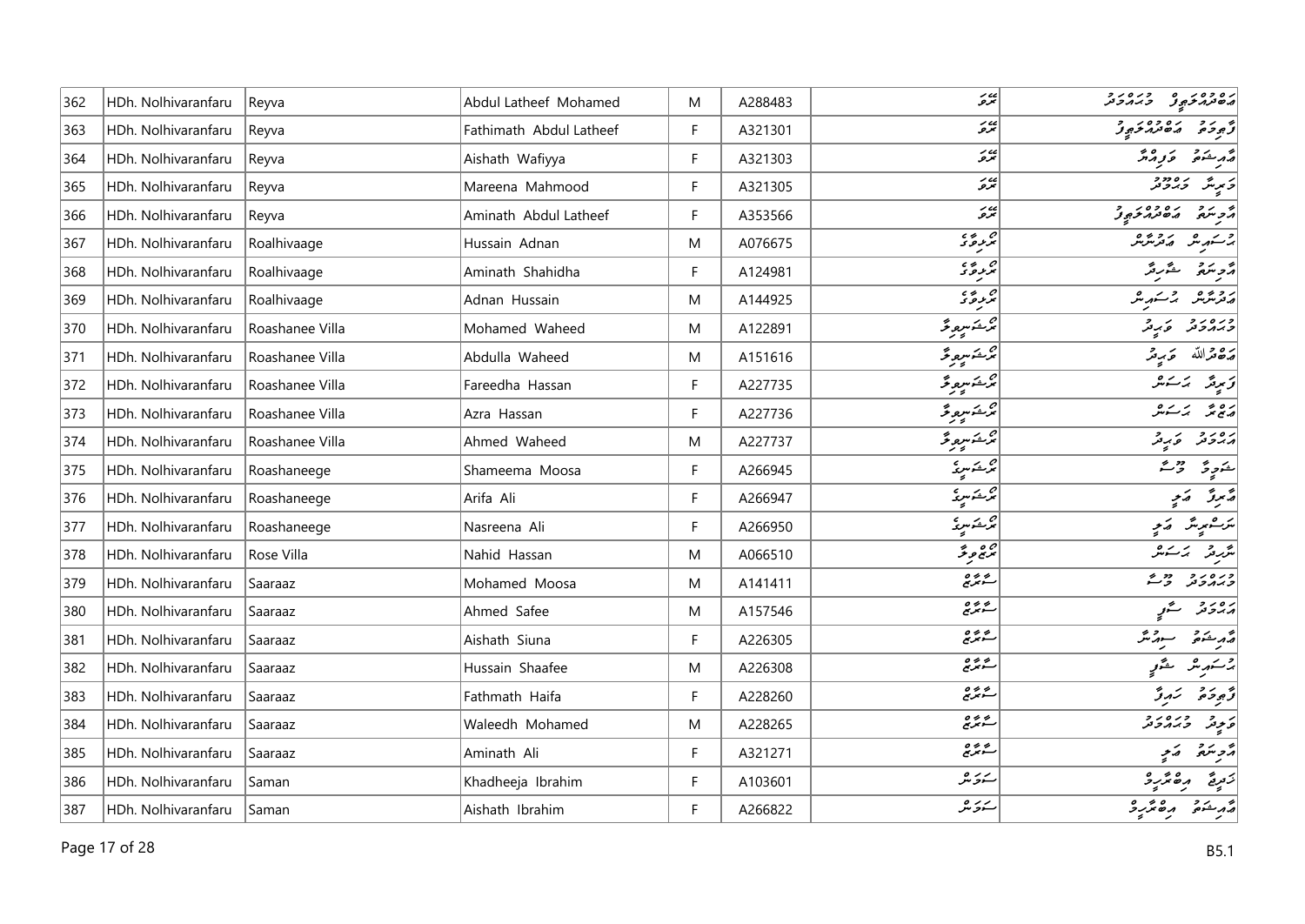| 388 | HDh. Nolhivaranfaru | Saman        | Fathimath Rasheeda     | F  | A266824 | سەدىر                                                                  | و مرد<br>ترجوحرمو<br>ىمەسىسىتىگە<br>ئ                                                                                                                                                                                                                                                                                                                                                                                                                                                                                                                                    |
|-----|---------------------|--------------|------------------------|----|---------|------------------------------------------------------------------------|--------------------------------------------------------------------------------------------------------------------------------------------------------------------------------------------------------------------------------------------------------------------------------------------------------------------------------------------------------------------------------------------------------------------------------------------------------------------------------------------------------------------------------------------------------------------------|
| 389 | HDh. Nolhivaranfaru | Saman Villa  | Moosa Ali              | M  | A102069 | سەئە ئىرى ئە                                                           | $\begin{array}{cc} & \overline{\phantom{0}} & \overline{\phantom{0}} & \overline{\phantom{0}} & \overline{\phantom{0}} & \overline{\phantom{0}} & \overline{\phantom{0}} & \overline{\phantom{0}} & \overline{\phantom{0}} & \overline{\phantom{0}} & \overline{\phantom{0}} & \overline{\phantom{0}} & \overline{\phantom{0}} & \overline{\phantom{0}} & \overline{\phantom{0}} & \overline{\phantom{0}} & \overline{\phantom{0}} & \overline{\phantom{0}} & \overline{\phantom{0}} & \overline{\phantom{0}} & \overline{\phantom{0}} & \overline{\phantom{0}} & \over$ |
| 390 | HDh. Nolhivaranfaru | Saman Villa  | Fathimath Zaha         | F. | A149625 | سەئەشرە ئە                                                             | توجوحتم<br>$z_{\check{\varepsilon}}$                                                                                                                                                                                                                                                                                                                                                                                                                                                                                                                                     |
| 391 | HDh. Nolhivaranfaru | Saman Villa  | Aishath Mizna          | F. | A226437 | سەر ئەھ <sub>ىم</sub> ۇ                                                | و مر شو د<br>حە ئەشر                                                                                                                                                                                                                                                                                                                                                                                                                                                                                                                                                     |
| 392 | HDh. Nolhivaranfaru | Saveraa      | Mohamed Ibrahim        | M  | A164637 | ر ، ،<br>سنوح بو                                                       | و ر ه ر د<br>تر پر ژ تر<br>برە ئۆرۈ                                                                                                                                                                                                                                                                                                                                                                                                                                                                                                                                      |
| 393 | HDh. Nolhivaranfaru | Saveraa      | Waheeda Abdulla        | F  | A266786 | ر پر پر<br>سوه بو                                                      | عَ بِهِ مَدْ مَدَّ اللَّهُ                                                                                                                                                                                                                                                                                                                                                                                                                                                                                                                                               |
| 394 | HDh. Nolhivaranfaru | Saveraa      | Thahmeena Mohamed      | F  | A266825 | ر ن پر<br>سوی نئر                                                      | ەردېڭر دىرەرد                                                                                                                                                                                                                                                                                                                                                                                                                                                                                                                                                            |
| 395 | HDh. Nolhivaranfaru | Saveraa      | Ahmed Mohamed          | M  | A266827 | ر پر پر<br>سعو مر                                                      | ر 2000 - 2000<br>ג.ג ב ג.ג ב ב ג.ב                                                                                                                                                                                                                                                                                                                                                                                                                                                                                                                                       |
| 396 | HDh. Nolhivaranfaru | Saveraa      | Nadheema Mohamed       | F  | A266833 | ر ، ،<br>سنوگانو                                                       | و ره ر و<br><i>و پر</i> پر تر<br>ىئەتەرگە<br>ئ                                                                                                                                                                                                                                                                                                                                                                                                                                                                                                                           |
| 397 | HDh. Nolhivaranfaru | Saveraa      | Ali Areef              | M  | A394945 | ر ، ، .<br>سوء بو                                                      | أەسمج وأسيرقر                                                                                                                                                                                                                                                                                                                                                                                                                                                                                                                                                            |
| 398 | HDh. Nolhivaranfaru | Seaa         | Sakeena Ahmed          | F  | A154034 | يەمچ                                                                   | سكيانش برەرد                                                                                                                                                                                                                                                                                                                                                                                                                                                                                                                                                             |
| 399 | HDh. Nolhivaranfaru | Seaa         | Shiuna Mohamed         | F  | A226864 | ئەچ                                                                    | جوړش وره ده.<br>خوړش ورودنو                                                                                                                                                                                                                                                                                                                                                                                                                                                                                                                                              |
| 400 | HDh. Nolhivaranfaru | Seaweed      | Mohamed Hussain        | M  | A012670 | سومٍ ؟<br>پرو                                                          | ورەرو ورىدىگ                                                                                                                                                                                                                                                                                                                                                                                                                                                                                                                                                             |
| 401 | HDh. Nolhivaranfaru | Seaweed      | Hassan Shifaz          | M  | A225089 | سوم ؟<br>پرو                                                           | ىز سەندىر ھەر <i>ۇ ۋە</i>                                                                                                                                                                                                                                                                                                                                                                                                                                                                                                                                                |
| 402 | HDh. Nolhivaranfaru | Seaweed      | Mariyam Nifasha        | F  | A225100 | سوم وي<br>پرونو                                                        | دەرو سۆڭ                                                                                                                                                                                                                                                                                                                                                                                                                                                                                                                                                                 |
| 403 | HDh. Nolhivaranfaru | Seaweed      | Rugiyya Hassan         | F. | A227466 | سوم و ؟<br>پرو                                                         | جرة مع كالمسكر                                                                                                                                                                                                                                                                                                                                                                                                                                                                                                                                                           |
| 404 | HDh. Nolhivaranfaru | Seaweed      | Abdulla Muaaz          | M  | A352301 | سوم ؟<br>پوځ                                                           | برە تراللە<br>و پر ہ<br>مریم                                                                                                                                                                                                                                                                                                                                                                                                                                                                                                                                             |
| 405 | HDh. Nolhivaranfaru | Shaaheeneez  | Adam Moosa             | M  | A226033 | ڪمر سرچ<br>پ                                                           | پره دون                                                                                                                                                                                                                                                                                                                                                                                                                                                                                                                                                                  |
| 406 | HDh. Nolhivaranfaru | Shaahil      | Nafeesa Hassan Hussain | F  | A035623 | ڪ مر ٿر<br>ر                                                           | ىندىگە ئەسەھ ب <u>ەسىر ھ</u>                                                                                                                                                                                                                                                                                                                                                                                                                                                                                                                                             |
| 407 | HDh. Nolhivaranfaru | Shaahil      | Aminath Fazeela        | F  | A226450 | ىش <sup>ت</sup> ر بۇ                                                   |                                                                                                                                                                                                                                                                                                                                                                                                                                                                                                                                                                          |
| 408 | HDh. Nolhivaranfaru | Shabaabu     | Khadeeja Leena         | F  | A226337 | $\overset{\circ}{\circ} \overset{\circ}{\circ} \overset{\circ}{\cdot}$ | ەگەرىكە كەنپە <mark>رگە</mark><br>ئەرەپكە مەيگە                                                                                                                                                                                                                                                                                                                                                                                                                                                                                                                          |
| 409 | HDh. Nolhivaranfaru | Shabunameege | Ahmed Adam             | M  | A083849 | ے کا سر <sub>حی</sub> کی                                               | ر <i>ہے۔</i><br>درجات درجات                                                                                                                                                                                                                                                                                                                                                                                                                                                                                                                                              |
| 410 | HDh. Nolhivaranfaru | Shabunameege | Saudiyya Ahmed         | F  | A111394 | ے کا مرکز کے مخ<br>مشروع کی مشر                                        | הבנה הבני                                                                                                                                                                                                                                                                                                                                                                                                                                                                                                                                                                |
| 411 | HDh. Nolhivaranfaru | Shabunameege | Fathimath Fauziyya     | F  | A128305 | شەھ ئىرىپە ئ                                                           |                                                                                                                                                                                                                                                                                                                                                                                                                                                                                                                                                                          |
| 412 | HDh. Nolhivaranfaru | Shabunameege | Siththi                | F. | A225207 | ے کا شرح کی<br>مشرح مشرح ک                                             |                                                                                                                                                                                                                                                                                                                                                                                                                                                                                                                                                                          |
| 413 | HDh. Nolhivaranfaru | Shabunameege | Ibrahim Niyaaz         | M  | A225222 | ے ک <i>ے سر<sub>ح کے</sub></i>                                         |                                                                                                                                                                                                                                                                                                                                                                                                                                                                                                                                                                          |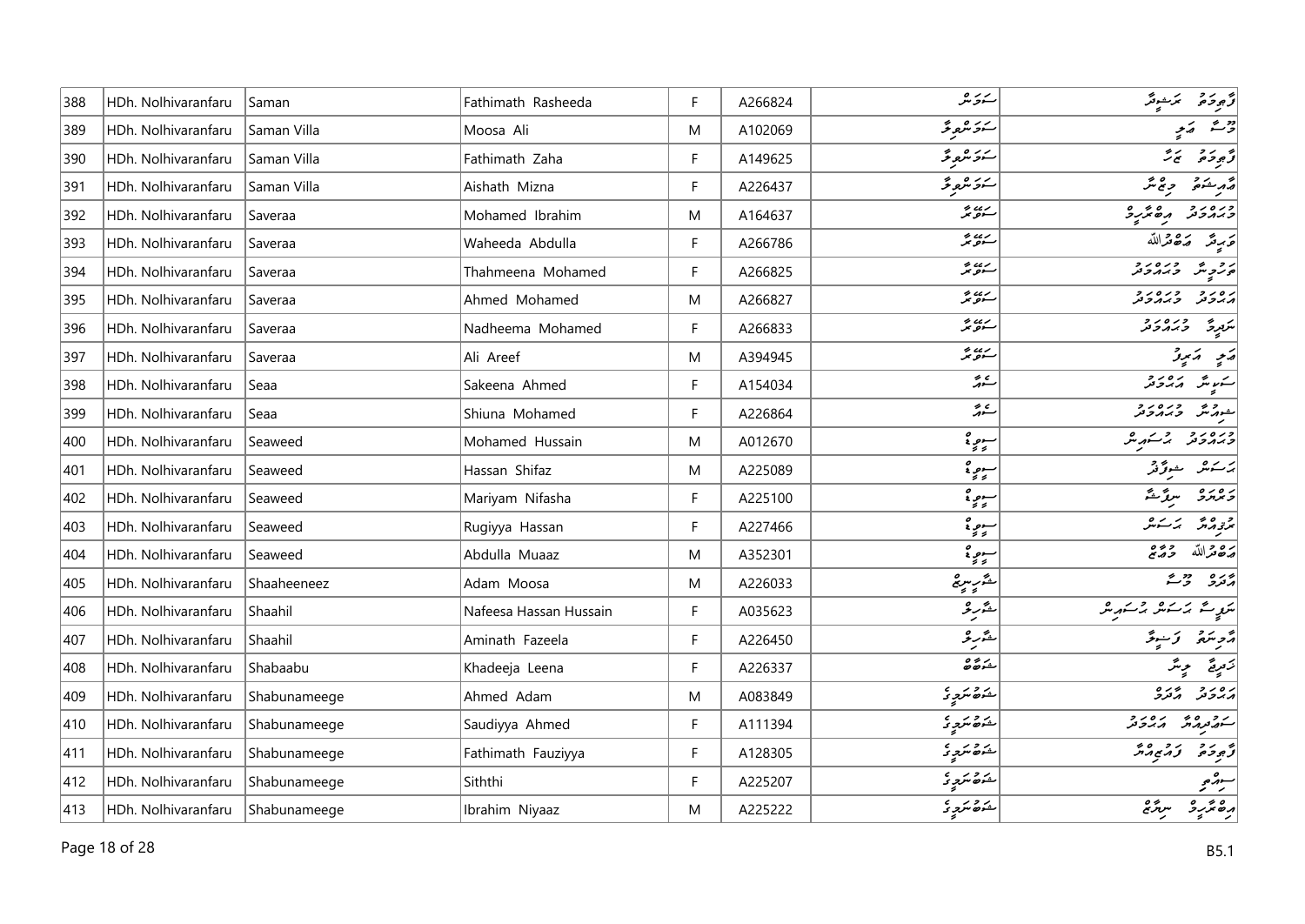| 414 | HDh. Nolhivaranfaru | Shehenaazu   | Ahmed Samin                    | M         | A227570 | شەر شەر                    | ړه د د گولر                                                        |
|-----|---------------------|--------------|--------------------------------|-----------|---------|----------------------------|--------------------------------------------------------------------|
| 415 | HDh. Nolhivaranfaru | Silver Dale  | Mohamed Rasheed Ali            | M         | A225663 | سوە ئەر يەھ                | ورەرو برجون كەير                                                   |
| 416 | HDh. Nolhivaranfaru | Silver Dale  | Fathimath Sofoora              | F         | A225676 | سەۋە ئىرىمى ئى             | و ده دودو                                                          |
| 417 | HDh. Nolhivaranfaru | Silver Dale  | <b>Fuzaila Mohamed Rasheed</b> | F         | A225679 | سەۋە ئىر ئەم               | ور و ورور و رئيوتر                                                 |
| 418 | HDh. Nolhivaranfaru | Silver Dale  | Ahmed Mohamed Rasheed          | M         | A225682 | للمعتقل                    |                                                                    |
| 419 | HDh. Nolhivaranfaru | Silver Dale  | Naseema Yaugoob                | F         | A225698 | سەۋە ئىرى ۋ                | پرسوځ پر ووو و                                                     |
| 420 | HDh. Nolhivaranfaru | Silver Dale  | Najula Mohamed Rasheed         | F         | A229388 | سەۋە ئەي ھ                 | ره و دره رو بر دور<br>سرچ و دبه دونر برخونر                        |
| 421 | HDh. Nolhivaranfaru | Silver Night | Rasheeda Ali                   | F         | A001629 | سوقرة برسكر هج             | يَرْجُونَّزُ - يَرْمَجِ                                            |
| 422 | HDh. Nolhivaranfaru | Silver Star  | Mohamed Ahmed                  | ${\sf M}$ | A120316 | سوثوثو مرتفقين             | כנסנכ נסנכ<br>כגמכת הגבת                                           |
| 423 | HDh. Nolhivaranfaru | Siuna House  | Ahmed Shimau                   | M         | A341455 | - پر شریر م                | أرور والمحدثة                                                      |
| 424 | HDh. Nolhivaranfaru | Soma         | Safiyya Aboobakuru             | F         | A225231 | حيو                        | ה בני נחיני                                                        |
| 425 | HDh. Nolhivaranfaru | Soma         | Suma Abdul Ganee               | F         | A229344 | يدمج                       | روه دەۋە ئىر                                                       |
| 426 | HDh. Nolhivaranfaru | Sosun Villa  | Abdul Ghani Abdul Rahman       | M         | A041696 | <u>شر سەھرىمى</u>          | גם כסג ה גם כסגם בס                                                |
| 427 | HDh. Nolhivaranfaru | Sosun Villa  | Rasheeda Adam                  | F         | A227437 | <u>شر سەھرىرى</u>          | ىر شونگر مى تەرە<br>مەسىم قىلىرى                                   |
| 428 | HDh. Nolhivaranfaru | Sosun Villa  | Aishath Asima                  | F         | A227447 | 2 سەنلى <sub>رى</sub> ئە   | وأرجنتم وأسود                                                      |
| 429 | HDh. Nolhivaranfaru | Sosun Villa  | Aminath Nazima                 | F         | A336916 | <u>شە ئەنگرو ئ</u> ە       | و بر در در مقرور میگیرد.<br>مرد مقر                                |
| 430 | HDh. Nolhivaranfaru | Star Light   | Ali Khalid                     | M         | A074289 | <u>شوءَ برځ رغ</u>         | ړې ژونژ                                                            |
| 431 | HDh. Nolhivaranfaru | Star Light   | Haseena Mohamed                | F         | A153274 | ر<br>سرچ پر <i>ج</i> رم هي | ر<br>ر <sub>ىسى</sub> ر ئەرەبەر                                    |
| 432 | HDh. Nolhivaranfaru | Star Light   | Abdulla Mufeedh                | M         | A225020 | <u>شوءَ برځ ره</u>         | رە دالله در د                                                      |
| 433 | HDh. Nolhivaranfaru | Suhaanee     | Ali Yaugoob                    | M         | A138439 | قەر<br>بەشتەش ئە           | וביב הבה בי                                                        |
| 434 | HDh. Nolhivaranfaru | Suhaanee     | Sharafiyya Ahmed               | F         | A144859 | قىي<br>بەشتەشرىيە          | شكروه كالمرورد                                                     |
| 435 | HDh. Nolhivaranfaru | Suhaanee     | Humaid Ali                     | M         | A225712 | يە ئەسىر                   | ر در در کام<br>مورد ا                                              |
| 436 | HDh. Nolhivaranfaru | Suhaanee     | Hamdha Ali                     | F         | A233889 | شۇر ئىبر                   | رەپى مەر                                                           |
| 437 | HDh. Nolhivaranfaru | Sunrise      | Abdul Rasheed Mohamed          | M         | A111292 | سە ئىرىمەم چ               | ر 0 2 0 ر 2<br>ג שנקג <sub>אלי</sub> בינג - 2 <i>ג הרב</i> נג<br>ג |
| 438 | HDh. Nolhivaranfaru | Sunrise      | Mohamed Ibrahim                | M         | A158652 | سەمىرى <i>مى</i> رى        | כמחכת תפתיכ                                                        |
| 439 | HDh. Nolhivaranfaru | Sunrise      | Shaheema Mohamed               | F         | A266698 | سەمىرى <i>مى</i> رى        | شكرد ورەرو                                                         |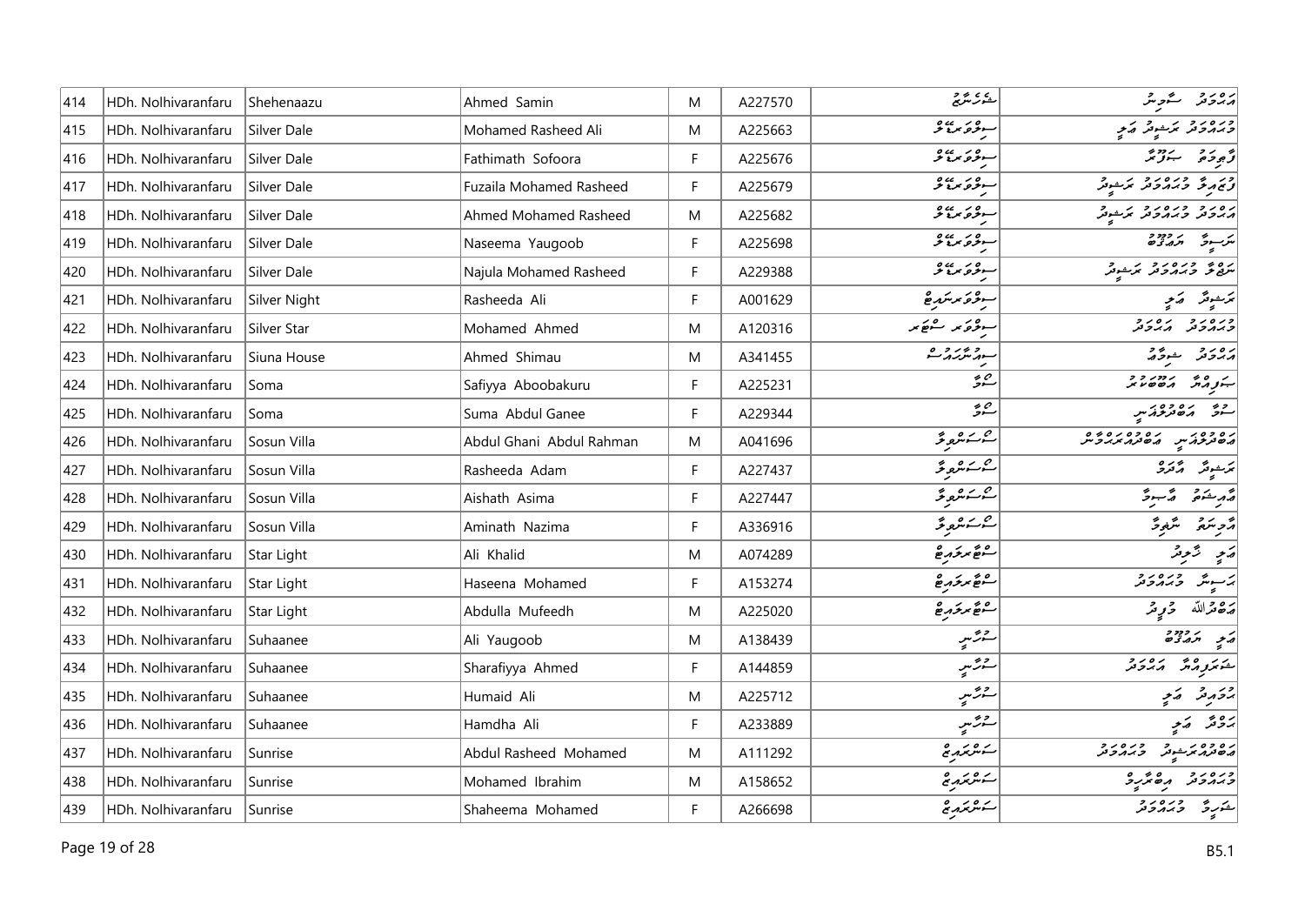| 440 | HDh. Nolhivaranfaru | Sunshine        | Zulaikha Yoosuf           | F. | A225883 | سەن <sub>ى</sub> رىشەمەر بىر        | ح ئەرگە<br>سى<br>ە دە يە                                         |
|-----|---------------------|-----------------|---------------------------|----|---------|-------------------------------------|------------------------------------------------------------------|
| 441 | HDh. Nolhivaranfaru | Sunshine        | Aishath Naazunee          | F. | A225892 | سەنگرىش <i>ەر بىر</i>               | أقرم شوقو ستنجاس                                                 |
| 442 | HDh. Nolhivaranfaru | Sunshine        | Mohamed Hassan            | M  | A225900 | سەنى <i>رىدىكىر</i> ىش              | ورەرو پرىكە                                                      |
| 443 | HDh. Nolhivaranfaru | Thandiraiymaage | Aishath Ibrahim           | F  | A225274 | ا<br>ئوسى <sub>ۋىمب</sub> ورى       | ومرشوم وهندر                                                     |
| 444 | HDh. Nolhivaranfaru | Ufaa            | Mohamed Rafeeu            | M  | A228219 | دوسمح                               | وره رو کرده                                                      |
| 445 | HDh. Nolhivaranfaru | Uraha           | Mariyam Moosa             | F  | A048109 | برىرىر                              | ر ه ر ه<br><del>ر</del> بربر ژ                                   |
| 446 | HDh. Nolhivaranfaru | Uraha           | Hussain Moosa             | M  | A048110 | برىرىر                              | برسكر شرقر فرقشة                                                 |
| 447 | HDh. Nolhivaranfaru | Uraha           | Aslam Hussain             | M  | A317305 | پرسر                                | ړ ه ده پر شهر شر                                                 |
| 448 | HDh. Nolhivaranfaru | Uraha           | Juvairiya Hussain         | F  | A321279 | برىرىر                              | فأقرم مرير بالمسكر يكر                                           |
| 449 | HDh. Nolhivaranfaru | Vaijeheyge      | Abdul Rahman Abdulla      | M  | A044659 | ر<br>تو در ج ر د                    | ره ده ره ده ده در دانه                                           |
| 450 | HDh. Nolhivaranfaru | Vaijeheyge      | Abdul Rauf Abdul Rahman   | M  | A074090 | ر<br>و د مع ر د                     | ر ם כם גדרך מי גם גם גים<br>גיסינג גג'ד גיסינג <i>גיג</i> ביינ   |
| 451 | HDh. Nolhivaranfaru | Vaijeheyge      | Abdul Kareem Abdul Rahman | M  | A225028 | ر<br>و د مع ر د                     | נוספנים נוספם נוספים<br>השינו <i>ב</i> טי <i>קב השינה הגב</i> ית |
| 452 | HDh. Nolhivaranfaru | Vaijeheyge      | Naeema Abdul Rahman       | F. | A225033 | ر<br>و د م ر د د                    | 22010201 24                                                      |
| 453 | HDh. Nolhivaranfaru | Vaijeheyge      | Mohamed Mifzal            | M  | A225039 | ر<br>تو دي ري                       | ورەرو دونجو                                                      |
| 454 | HDh. Nolhivaranfaru | Vaijeheyge      | Fathimath Rifqa           | F  | A225053 | ر<br>ح در ج ر د                     | ا تو بر د<br>ا<br>ىروگ                                           |
| 455 | HDh. Nolhivaranfaru | Vaijeheyge      | Mohamed Riyaz             | M  | A225055 | ر<br>تو مربع ر <sub>ک</sub>         | و ره ر و<br><i>و پر</i> و تر<br>بردمج                            |
| 456 | HDh. Nolhivaranfaru | Vaijeheyge      | Aishath Riyaza            | F  | A288456 | ر<br>تو در ج ری                     | ۇرىشكى برىرىگ                                                    |
| 457 | HDh. Nolhivaranfaru | Vaimatheege     | Mahamood Imad             | M  | A112827 | ىدىرى<br>ئۇرىرى                     | י סמכ כי ייביק.<br>כימכית ומכית                                  |
| 458 | HDh. Nolhivaranfaru | Vaimatheege     | Abdulla Nasih             | M  | A158677 | ى<br>قەرىخ يى                       | ىترىبىدىر<br>رەمەللە                                             |
| 459 | HDh. Nolhivaranfaru | Villa de Sosun  | Ahmed Riyaz               | M  | A147741 | ار ٿ <sub>و</sub> ٿريشنگر           | رەرد پەر                                                         |
| 460 | HDh. Nolhivaranfaru | Villa de Sosun  | Rasheeda Hussain          | F  | A226703 | ا <sub>ھ قۇ پە</sub> ر<br>سىستىمىگە | ىرىشوند رقى كىرىدى<br>سىر                                        |
| 461 | HDh. Nolhivaranfaru | Villa de Sosun  | Zakiyya Umar              | F  | A226710 | ە <sub>ۋ قې</sub> رىتى ئەنگەر       |                                                                  |
| 462 | HDh. Nolhivaranfaru | Viludholhi      | Fathmath Malaka           | F. | A225886 | وتزقرو                              | توجدة المزار                                                     |
| 463 | HDh. Nolhivaranfaru | Viludholhi      | Aamaal Mohamed            | F  | A228184 | وتحقرو                              | پر دی<br>مرکز تو<br>و رە ر د<br>تر پر تر تر                      |
| 464 | HDh. Nolhivaranfaru | Violet Villa    | Hussain Ali               | M  | A084665 | أء مرتزء ويحه                       | ير سکه شرکت اور کمبر می                                          |
| 465 | HDh. Nolhivaranfaru | Violet Villa    | Ali Hussain               | M  | A153459 | أقار بخره عرقحه                     | أرشح برستمريش                                                    |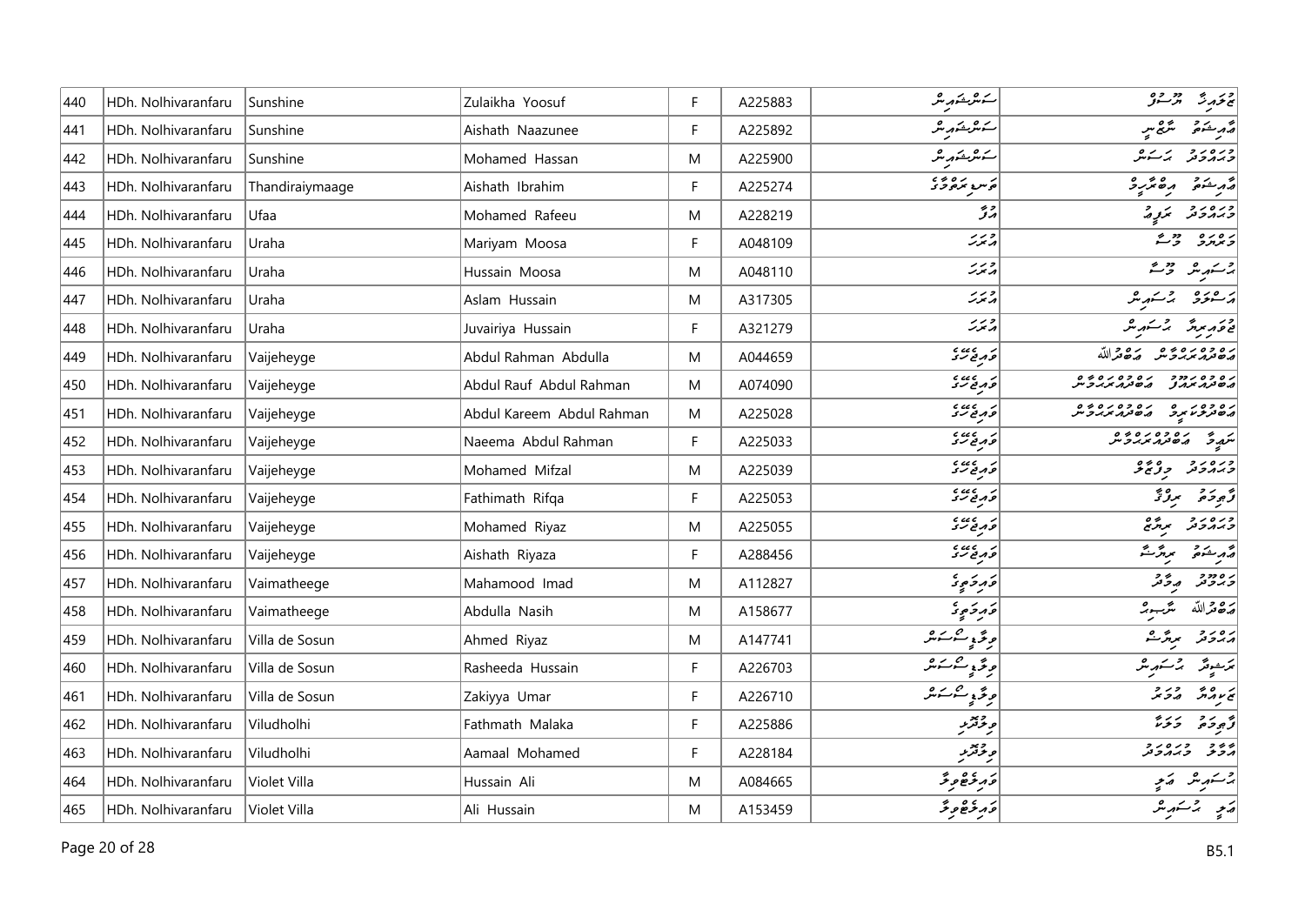| 466 | HDh. Nolhivaranfaru Violet Villa |                   | 'Hawwa Zahira    |   | A224961 | ءَ ہر ځه عو ځه                  | پرویچ<br>سے سر سو                    |
|-----|----------------------------------|-------------------|------------------|---|---------|---------------------------------|--------------------------------------|
| 467 | HDh. Nolhivaranfaru              | Violet Villa      | Mariyam Saeeda   |   | A224965 | ءَ ٻر ؤھ ءِ مَرَّ               | ئە ئەردى<br>ر مست <sub>م</sub> ر مگر |
| 468 | HDh. Nolhivaranfaru              | Violet Villa      | Haamidha Hussain |   | A224966 | قەمرىخ ھومۇ                     | گەدىگر كەسكەرلىك                     |
| 469 | HDh. Nolhivaranfaru              | West Light        | Aminath Ahmed    |   | A094844 | ء مصورة صحيح مرض <sup>1</sup> ة | أثر وسكافة المركز والمحمد            |
| 470 | HDh. Nolhivaranfaru   West Light |                   | Mohamed Ahmed    | M | A140777 | ء مصغ توريح                     | ورەرو رەرو                           |
| 471 | HDh. Nolhivaranfaru              | West Light        | Ahmed Yoosuf     | M | A266703 | ء مصغ توريح                     | د ه د د و د و و                      |
| 472 | HDh. Nolhivaranfaru              | <b>West Light</b> | Aishath Mohamed  |   | A266704 | ع صوغ پر م                      | ه شوه وره د و د                      |
| 473 | HDh. Nolhivaranfaru              | West Light        | Sheeza Mohamed   |   | A367713 | ء ص <sub>ق</sub> ور ۾           | شویج وبروبرو                         |
| 474 | HDh. Nolhivaranfaru              | Zurich            | Jameela Hussain  |   | A083835 | ى ئەڭرىم                        | ئاچ ئۆز برگە ئىككەنلەر               |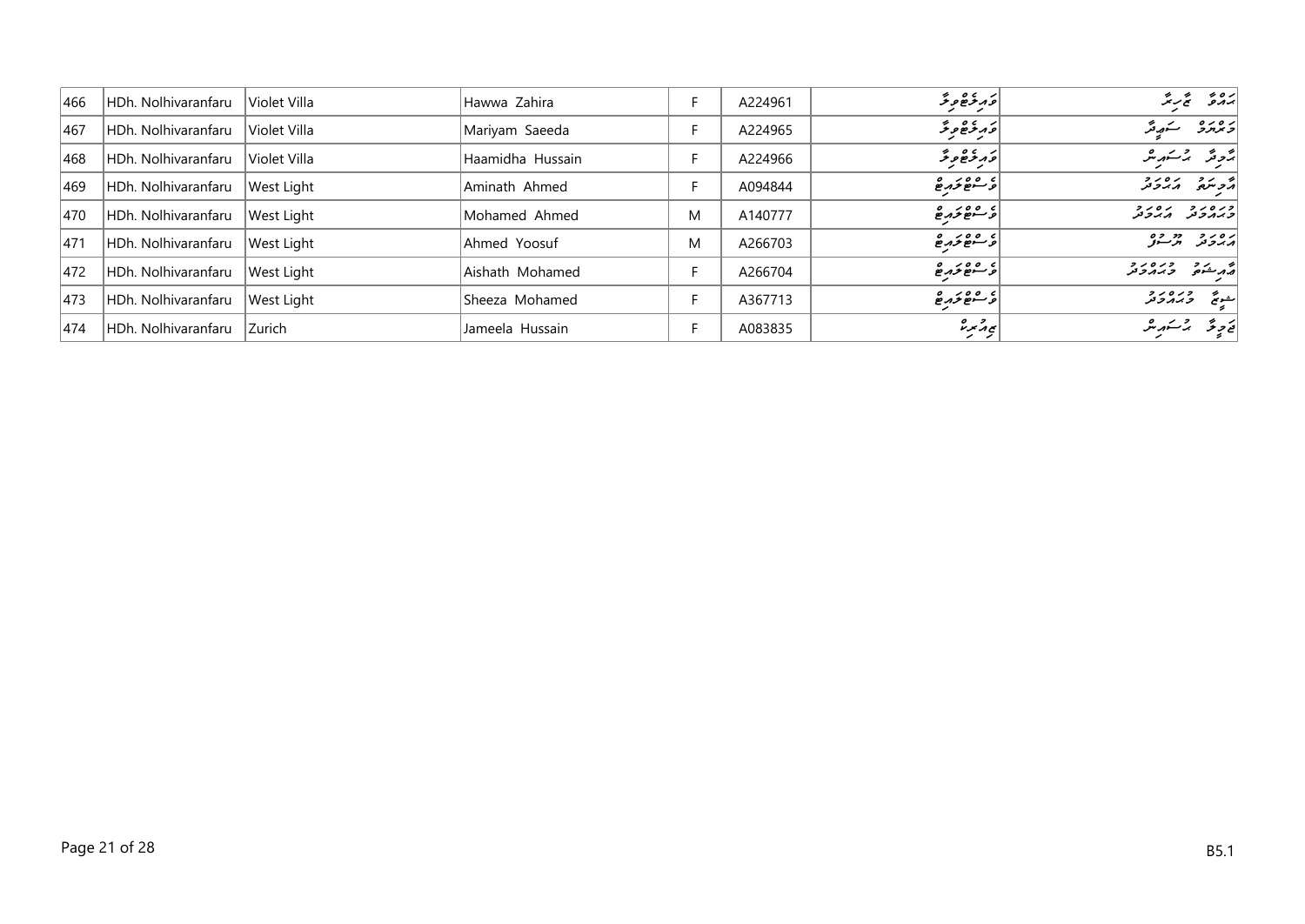## *w7qAn8m? sCw7mRo>u; wEw7mRw;sBo<*

| ' مرمر | 'يئرىثر: |
|--------|----------|
|        |          |
|        |          |
|        |          |

## *w7q9r@w7m> sCw7qHtFoFw7s; mAm=q7 w7qHtFoFw7s;*

| ىر تە | $\mathcal{O} \times$<br>$\sim$ | $\sim$<br>. . | لترنثر |
|-------|--------------------------------|---------------|--------|
|       |                                |               |        |
|       |                                |               |        |
|       |                                |               |        |

| يره | $^{\circ}$ | $\frac{2}{n}$ | $^{\circ}$<br>سرسر. |
|-----|------------|---------------|---------------------|
|     |            |               |                     |
|     |            |               |                     |
|     |            |               |                     |

| ىرتىر: | 。<br>سر سر | .,<br>مرسر |
|--------|------------|------------|
|        |            |            |
|        |            |            |
|        |            |            |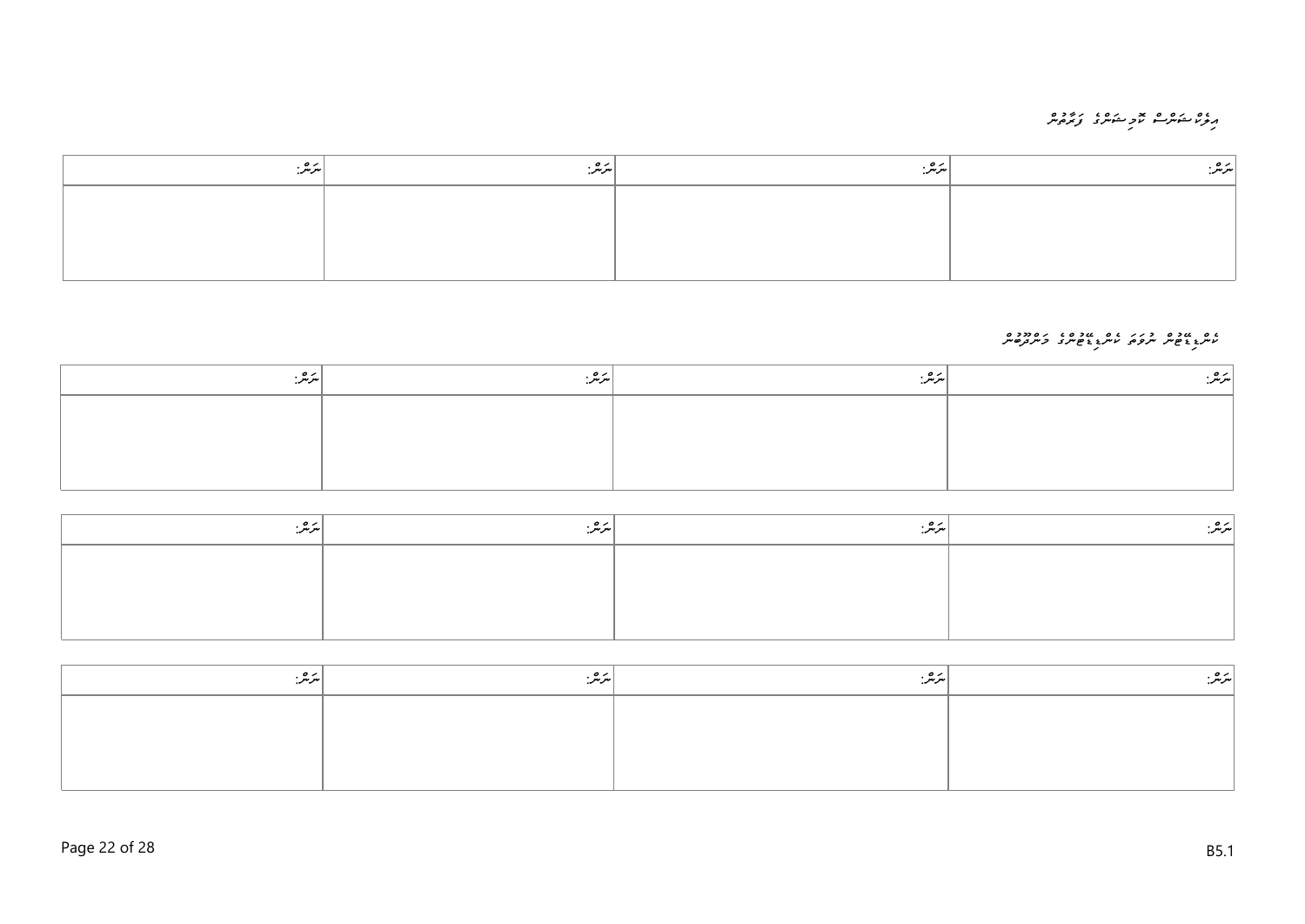| يزهر | $^{\circ}$ | ىئرىتر: |  |
|------|------------|---------|--|
|      |            |         |  |
|      |            |         |  |
|      |            |         |  |

| <sup>.</sup> سرسر. |  |
|--------------------|--|
|                    |  |
|                    |  |
|                    |  |

| ىئرىتر. | $\sim$ | ا بر هه. | لىرىش |
|---------|--------|----------|-------|
|         |        |          |       |
|         |        |          |       |
|         |        |          |       |

| 。<br>مرس. | $\overline{\phantom{a}}$<br>مر مىر | يتريثر |
|-----------|------------------------------------|--------|
|           |                                    |        |
|           |                                    |        |
|           |                                    |        |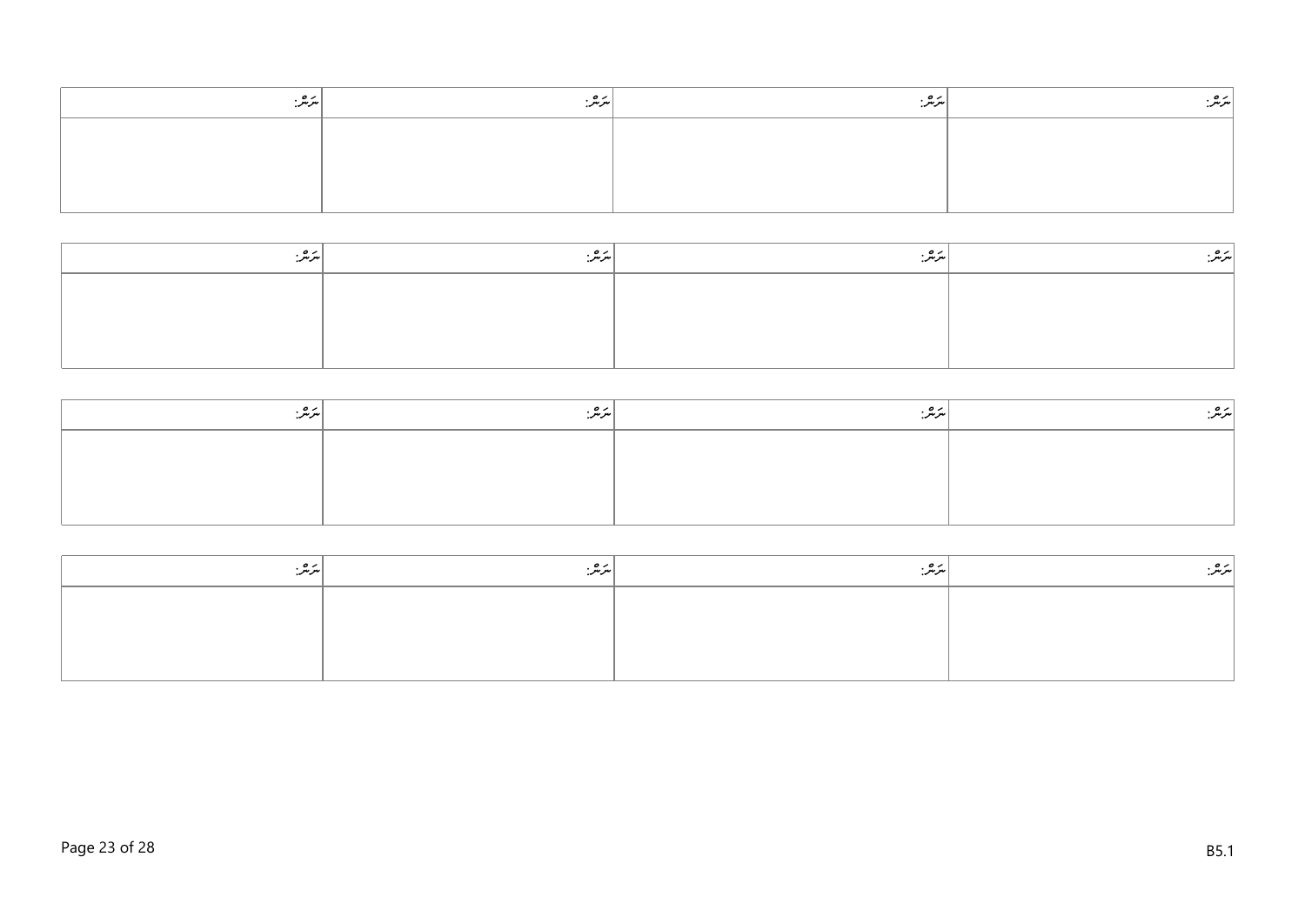| ير هو . | $\overline{\phantom{a}}$ | يرمر | اير هنه. |
|---------|--------------------------|------|----------|
|         |                          |      |          |
|         |                          |      |          |
|         |                          |      |          |

| ىر تىر: | $\circ$ $\sim$<br>" سرسر . | يترمير | o . |
|---------|----------------------------|--------|-----|
|         |                            |        |     |
|         |                            |        |     |
|         |                            |        |     |

| الترنثر: | ' مرتكز: | الترنثر: | .,<br>سرسر. |
|----------|----------|----------|-------------|
|          |          |          |             |
|          |          |          |             |
|          |          |          |             |

|  | . ه |
|--|-----|
|  |     |
|  |     |
|  |     |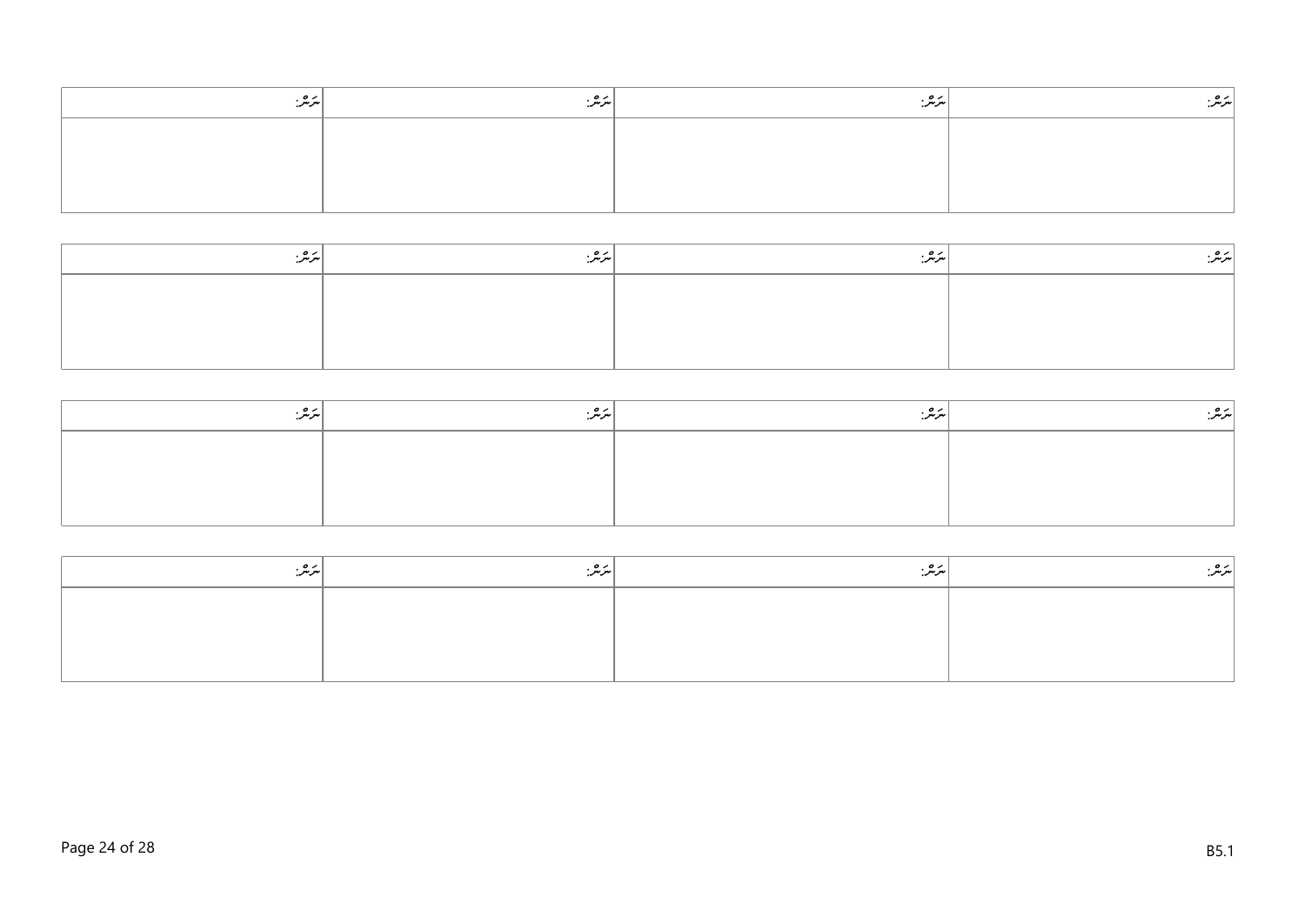| ير هو . | $\overline{\phantom{a}}$ | يرمر | اير هنه. |
|---------|--------------------------|------|----------|
|         |                          |      |          |
|         |                          |      |          |
|         |                          |      |          |

| ىر تىر: | $\circ$ $\sim$<br>" سرسر . | يترمير | o . |
|---------|----------------------------|--------|-----|
|         |                            |        |     |
|         |                            |        |     |
|         |                            |        |     |

| الترنثر: | ' مرتكز: | الترنثر: | .,<br>سرسر. |
|----------|----------|----------|-------------|
|          |          |          |             |
|          |          |          |             |
|          |          |          |             |

|  | . ه |
|--|-----|
|  |     |
|  |     |
|  |     |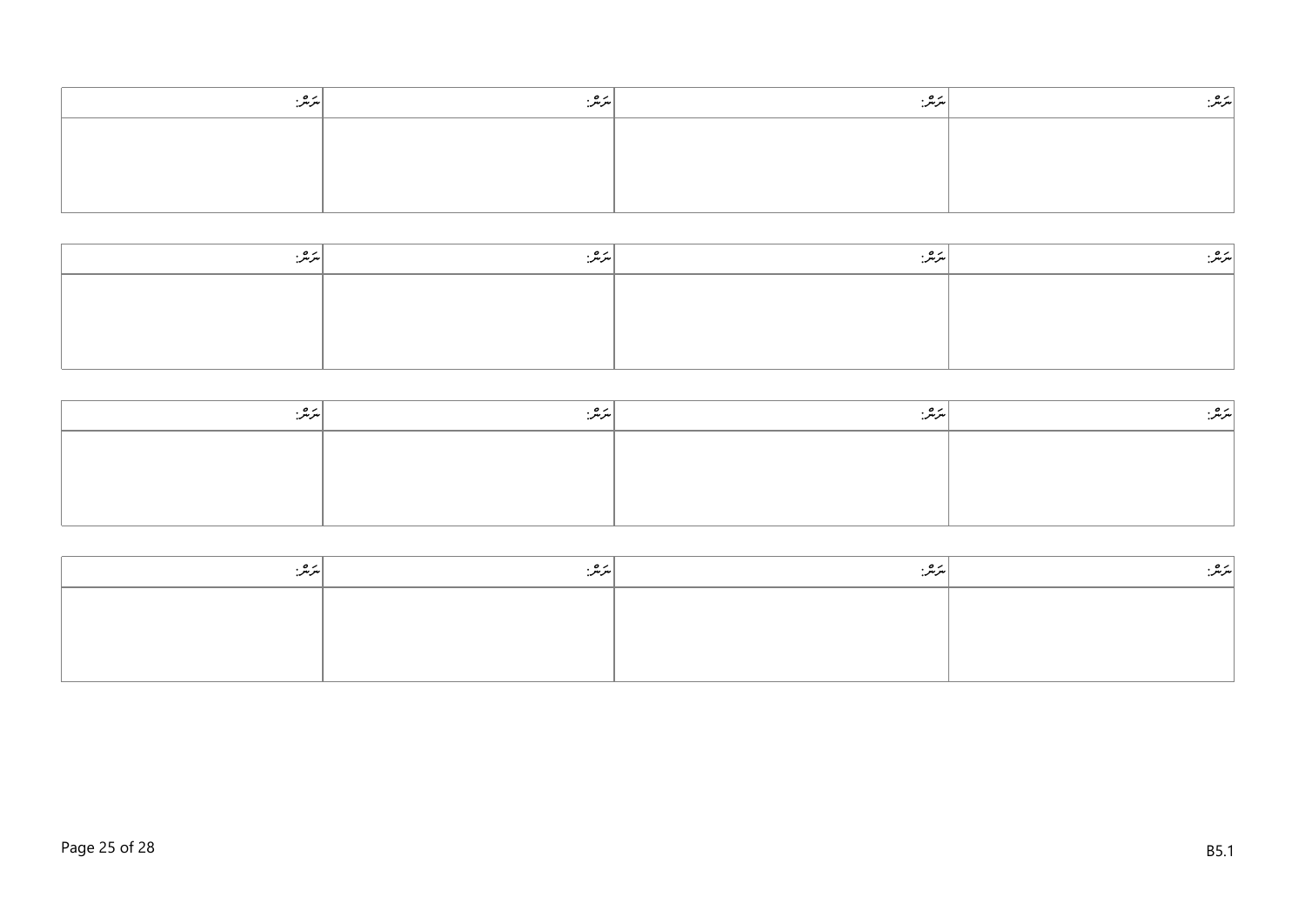| $\cdot$ | ο. | $\frac{\circ}{\cdot}$ | $\sim$<br>سرسر |
|---------|----|-----------------------|----------------|
|         |    |                       |                |
|         |    |                       |                |
|         |    |                       |                |

| يريثن | ' سرسر . |  |
|-------|----------|--|
|       |          |  |
|       |          |  |
|       |          |  |

| بر ه | 。 | $\sim$<br>َ سومس. |  |
|------|---|-------------------|--|
|      |   |                   |  |
|      |   |                   |  |
|      |   |                   |  |

| 。<br>. س | ىرىىر |  |
|----------|-------|--|
|          |       |  |
|          |       |  |
|          |       |  |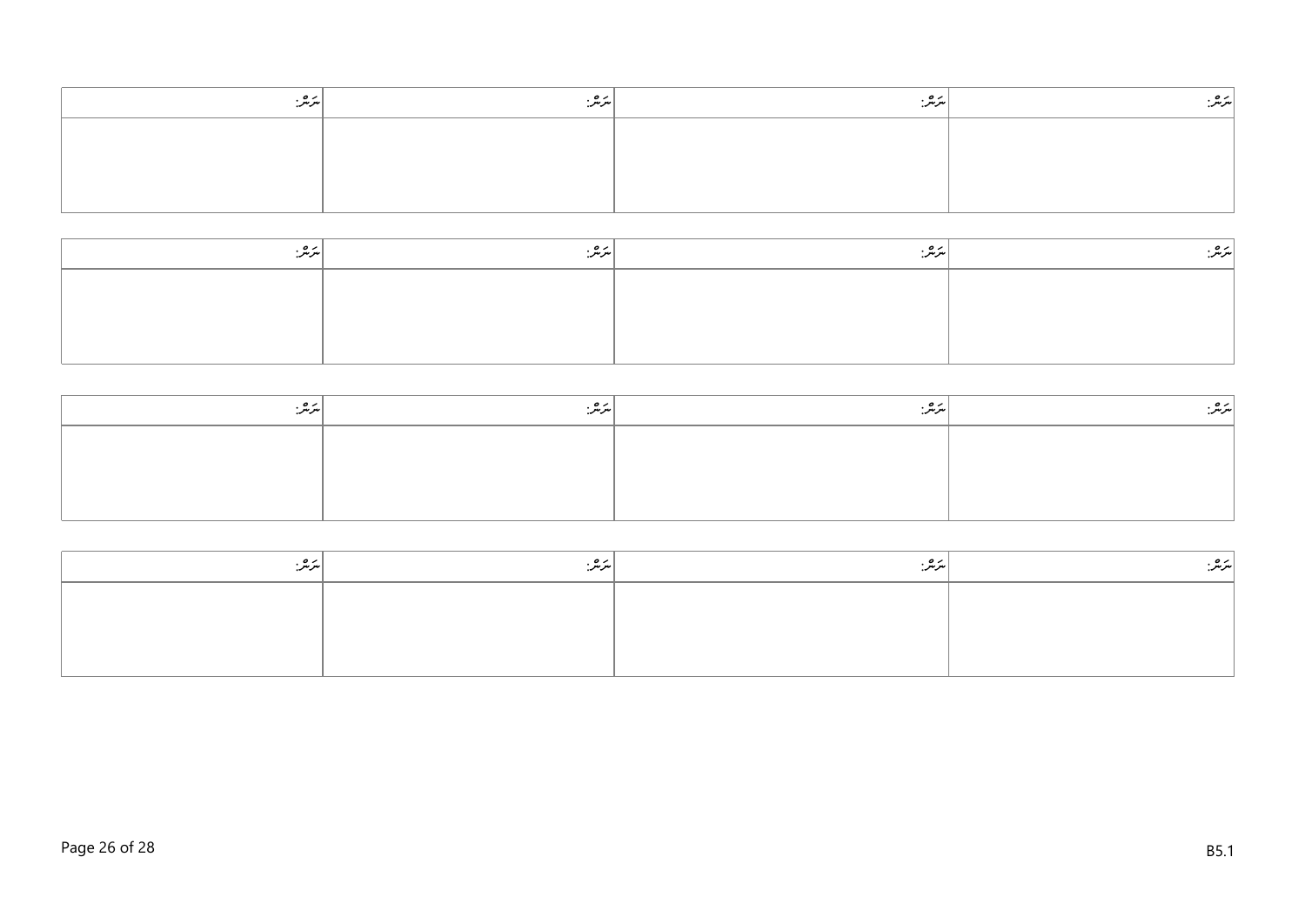| ير هو . | $\overline{\phantom{a}}$ | يرمر | لتزمثن |
|---------|--------------------------|------|--------|
|         |                          |      |        |
|         |                          |      |        |
|         |                          |      |        |

| ئىرتىر: | $\sim$<br>ا سرسر . | يئرمثر | o . |
|---------|--------------------|--------|-----|
|         |                    |        |     |
|         |                    |        |     |
|         |                    |        |     |

| 'تترنثر: | 。<br>,,,, |  |
|----------|-----------|--|
|          |           |  |
|          |           |  |
|          |           |  |

|  | . ه |
|--|-----|
|  |     |
|  |     |
|  |     |